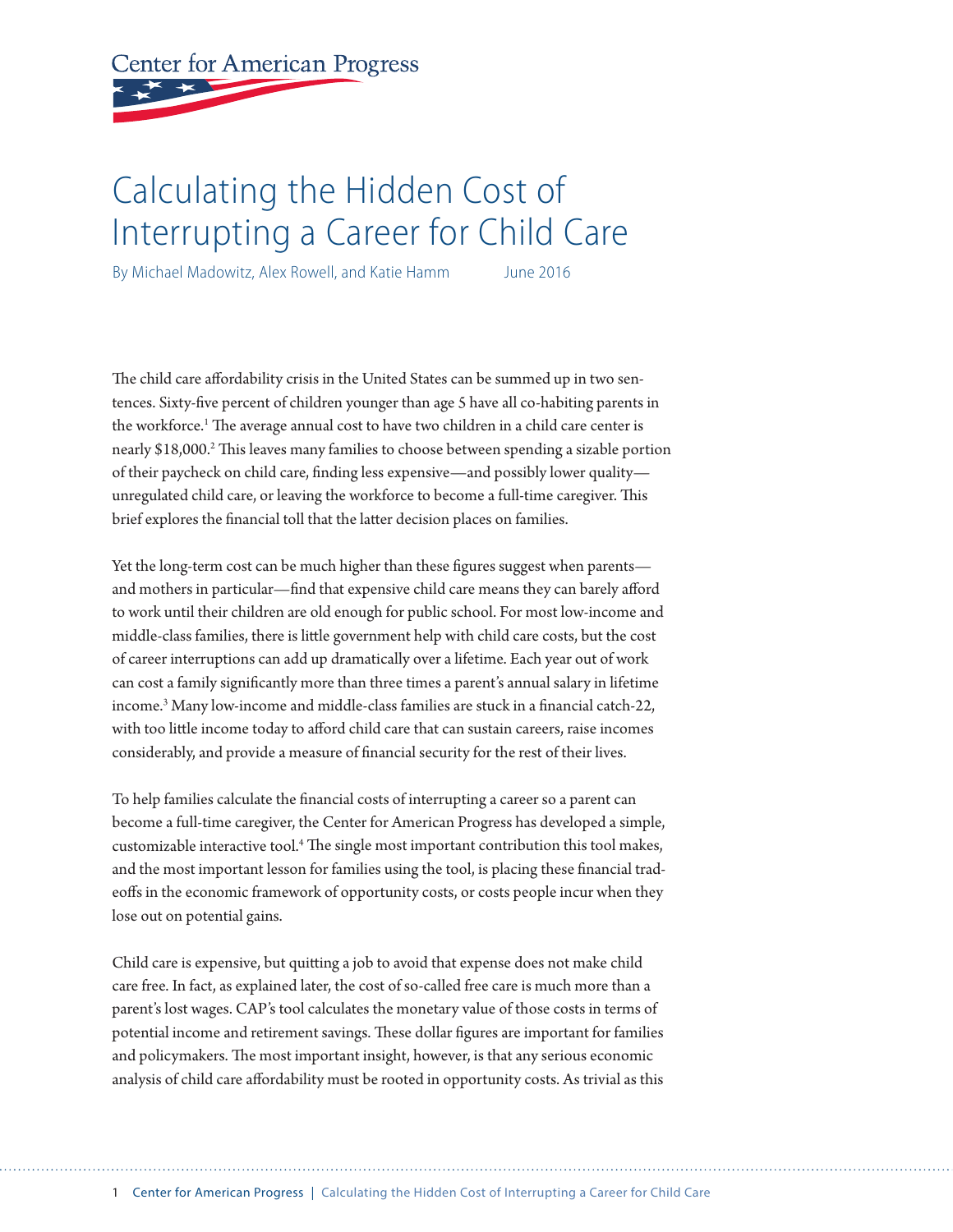insight is in economics, CAP could not locate a tool to help families consider opportunity costs in choosing child care arrangements. The absence of such tools underscores that even with many families relying on all parents working and still feeling financially strained, American society still does not view giving families more child care choices as a serious economic issue. CAP hopes quantifying these large—and largely hidden opportunity costs will help policymakers understand how important affordable highquality child care is for raising family incomes and growing the economy.

The high cost of child care is well-documented. Previous research by CAP found that, for a typical middle-class family, child care costs grew by \$2,300 between 2000 and 2012 while wages during the same time span remained stagnant.<sup>5</sup> In all 50 states, the annual cost to enroll two children in a center exceeds median rent prices. $^6$  In the majority of states, annual child care costs also exceed tuition and fees at an in-state university.7 Families living below the poverty line who pay for child care spend an average of 36 percent of their annual income on child care. The burden is not much easier for low-income families earning between 100 percent and 200 percent of the federal poverty line, or the equivalent of \$24,300 to \$48,600 for a family of four who spend a sizable portion of their income on child care.<sup>8</sup> With child care taking such a large bite out of earnings, it is easy to see how some parents—especially mothers in two parent families—can feel like leaving the workforce is not much of a choice.

Available data suggest that many families are opting to have a stay-at-home caregiver, usually the mother, in the face of exorbitant child care costs. A multidecade rise in mothers' labor force participation peaked in 1999, when 23 percent of mothers did not work outside the home. However, the share of mothers not working outside the home rose to 29 percent in 2012.<sup>9</sup> Child care costs also increased over the same time period. A 2015 poll commissioned by *The Washington Post* found that 62 percent of working mothers and 36 percent of working fathers switched to a less demanding job or stopped working altogether in order to care for children.<sup>10</sup> The United States was once a leader in female labor force participation, but has fallen behind other developed countries in the past few decades. In 1990, the United States ranked sixth in female labor force participation among 22 industrialized countries.<sup>11</sup> However, by 2010, the United States ranked 17th.<sup>12</sup> Researchers estimate that about one-third of this difference can be attributed to family friendly policies in other countries, including child care spending by government and paid leave. 13 This is not a symbolic issue; the increasing contributions of working mothers has been the key to stabilizing middle-class family earnings.<sup>14</sup>

When parents leave the workforce, the long-term financial penalty can exceed annual child care payments, even with today's high cost of child care. For some families, a full-time, at-home caregiver is an optimal and financially viable choice. But increasingly, single parents are the sole breadwinners and two-parent families need both incomes to make ends meet.15 In addition to lost wages, parents who interrupt their career earn less when they return to the workforce and those effects also reduce their retirement savings and social security benefits.<sup>16</sup>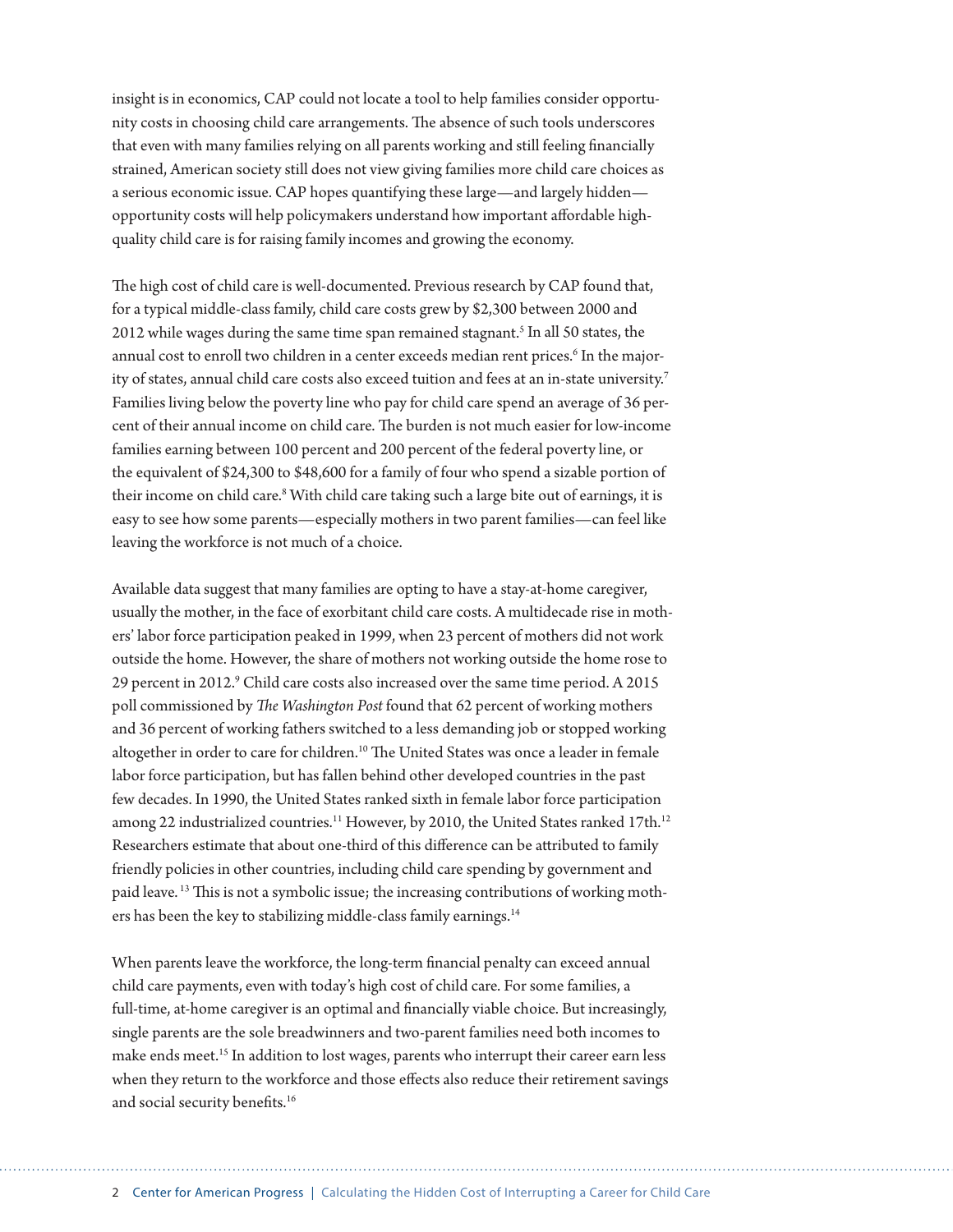CAP research shows that workers can expect to lose up to three or four times their annual salary for each year out of the workforce. These losses add up because most parents have children when they are relatively young, so even a modest reduction in annual income can result in a very large lifetime earnings reduction over 30 years or more of work.<sup>17</sup>

A woman earning the median salary for younger full-time, full-year workers—\$30,253 annually in 2014—who takes five years off at age 26 for caregiving would lose \$467,000 over her working career, reducing her lifetime earnings by 19 percent.<sup>18</sup> A man in the same scenario—but earning the median wage for young male workers of \$33,278 annually in 2014—would lose \$596,000 over the course of his career and would see a 22 percent reduction in lifetime earnings.<sup>19</sup>

Clearly, the U.S. child care system is broken. Not only do costs exceed what families can afford to pay, but many families also have difficulty even finding a child care program in their community.20 Researchers found that less than 10 percent of child care programs nationally are considered high-quality.21 Moreover, child care workers make dismally low wages for the difficult but important job of caring for young children during a developmentally critical period of their lives.<sup>22</sup> Previous research has attempted to calculate the cost to the U.S. economy as a whole, finding that businesses lose more than \$4 billion per year due to inadequate child care.<sup>23</sup> But families pay a heavy cost as well. Described below are the ways in which families who opt out of the labor force bear the hidden costs of the lack of access to quality, affordable child care.

## Why a child care calculator?

As high child care costs and families with all parents working have become increasingly common, new parents are frequently pushed to decide between continuing a career while paying child care costs or interrupting a career to provide care giving. There is a growing list of resources on the cost of child care in the United States, some, such as the U.S. Census Bureau's report, "Who's Minding the Kids," focus on what families spend on any amount and kind of child care, while others, such as Child Care Aware of America's report, "Parents and the High Cost of Child Care," and the Economic Policy Institute's report, "The Cost of Child Care in America" focus on the cost of full-time care.<sup>24</sup> Those resources are extremely important for families seeking information about the cost of paying for child care, and they provide increasingly important context for policymakers.25 But the cost of providing full time family care is much more difficult to quantify, precisely because each person's opportunity cost varies based on many personal factors. Helping families and policymakers understand these hidden costs is a crucial part of the conversation society needs to have about child care in America. To date, CAP has not identified a publicly available tool that calculates this cost for families.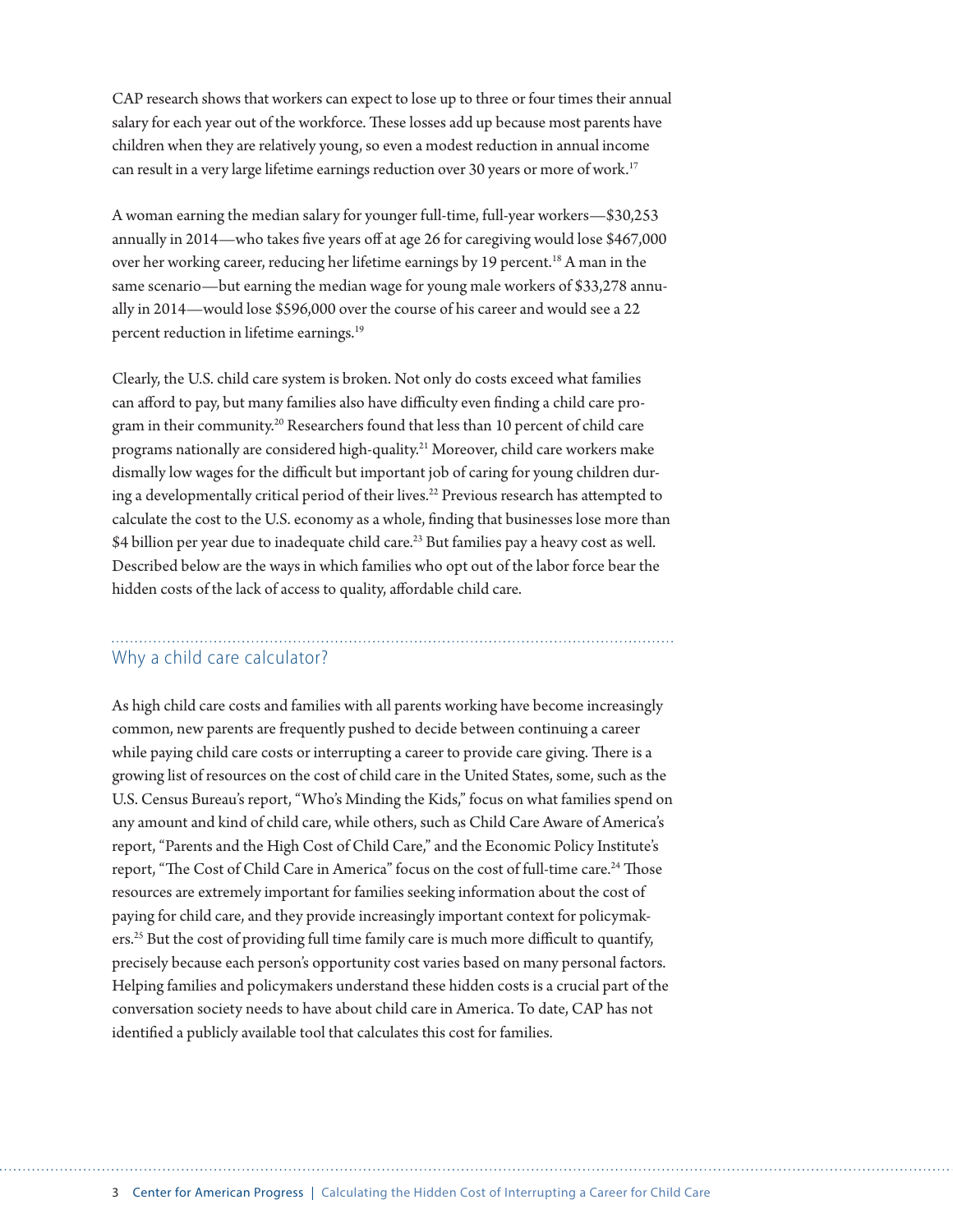The calculator developed by CAP begins to fill in that gap by demonstrating how interrupting a career is likely to impact families' financial futures. Too often, policy discussions about child care treat parental choices as if they are unaffected by real life constraints. The assumption that parents who cannot afford child care can simply afford to stay home with children represents a failure to understand the fundamental economic tradeoffs families face. Moreover, this assumption is not true for single parents, who must find care in order to work and just as critically, the assumption is also not true of two-parent households when the hidden costs are counted. If interrupting a career to care for a child jeopardizes a parent's retirement or means that a family cannot afford to send a child to college without borrowing heavily, this parental care is anything but free.

## **Scenarios not addressed by the calculator**

It is important to note that this tool does not address three scenarios common to families: those that choose a full-time, at-home caregiver based on personal preference—as opposed to financial considerations; those that select lower-cost child care options; and those where one or both parents transition from full-time work to part time or self-employment.<sup>26</sup>

Some families would prefer a stay-at-home parent, informal child care arrangements, or reduced hours even if finances were not part of the decision. But, for many families, short-term child care costs lead to arrangements that may not align with their immediate preferences or long-term interests. A resource such as this calculator is not focused on families who are making these choices independent of financial constraints. This tool focuses on the families for whom finances play a very large role in these decisions. The goal is to simplify the financially complex decision facing families and to help policymakers understand the real world tradeoffs these constrained families are locked into under the nation's current child care system.

Some families might select informal child care arrangements or unregulated child care, that typically comes at a lower cost. This might include relatives or neighbors who are providing child care because of their relationship with the family. A subset of parents might prefer such arrangements, but the frequent use of unregulated child care is likely an indication that finances constrain choices for many families and that the nation is not providing families the tools to act in their long-term best interests.

All of these ad hoc workarounds have one thing in common: They avoid a concrete expense by trading away an uncertain cost. Some families choose lower-quality child care, which may reduce a child's future earnings. Some families only consider jobs close to family members who can provide unpaid family care, but this constrains job opportunities and reduces earning potentials. Others provide family care themselves, even if it reduces their long-term earnings.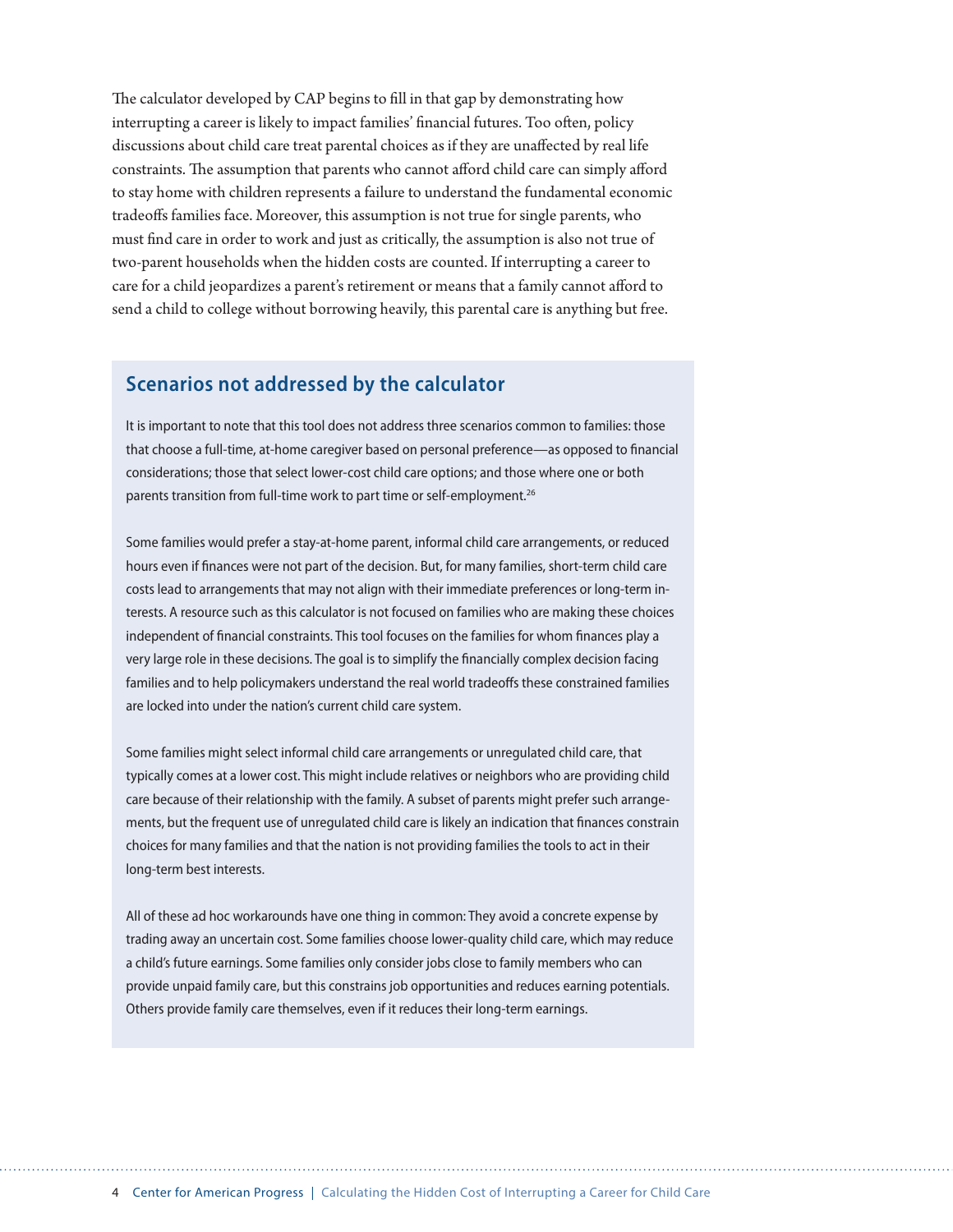## Calculating the cost of leaving the labor force

Economists consistently find that interrupting a career has long lasting effects on wages, even well after workers return to their career.<sup>27</sup> Unfortunately, these insights have mainly informed economic and policy research. There has been little interest outside the field to help families understand the lifetime effects these decisions can have on earnings and retirement savings. The CAP child care calculator demonstrates how taking off a given number of years will affect lifetime finances. Moreover, the calculator was designed with families in mind. Such a design is a heavier lift than it may sound, and it is one reason this tool follows many of the cues of retirement calculators—which are one of the few tools for evaluating long-term financial tradeoffs consumers have experience with.

CAP estimates impact on family finances using data from the 1979 National Longitudinal Survey of Youth, or NLSY79, using data from 1979 through 2012.<sup>28</sup> We estimate the effects of experience and career interruptions on wages following a method developed in a 2005 paper by economist Christy Spivey with controls for education, demographics, and full- or part-time labor force status.<sup>29</sup> This process is described in greater detail in the Methodology section of this brief.

The total lost income to households is reported in three components—a so-called rule of thumb lost wages, lost wage growth, and lost retirement assets. All figures are in today's dollars, to control for inflation.

- The rule of thumb lost wages during a labor force absence is simply the worker's last annual salary before taking leave multiplied by the number of years out of the labor force. This figure represents the cumulative earnings the worker would have earned had they remained in full-time work at the pre-leave salary. This calculation likely resembles the kind of calculation many parents might employ when considering the financial costs of leaving the labor force.
- Lost wage growth reflects differences in estimated salary growth over time, after deducting employee 401(k) contributions. CAP assumes annual wage growth matches the mean effect of experience and nonexperience on real wages measured in the NLSY data assuming full-time, full-year employment, and reports the cumulative difference between the no-leave earnings profile and the leave earnings profile over time. This figure represents the additional income loss that the worker experiences after returning to the labor force full-time. The calculator deducts employee  $401(k)$ contributions from wages, which are reflected in retirement assets.
- Lost retirement assets includes two components, calculated based on the lost earnings and wage growth: savings from a traditional  $401(k)$  account and Social Security. CAP assumes that  $401(k)$  accounts yield a 4 percent annual real return until retirement, which is a conservative estimate.<sup>30</sup> Users can set their  $401(k)$  contribution rates; the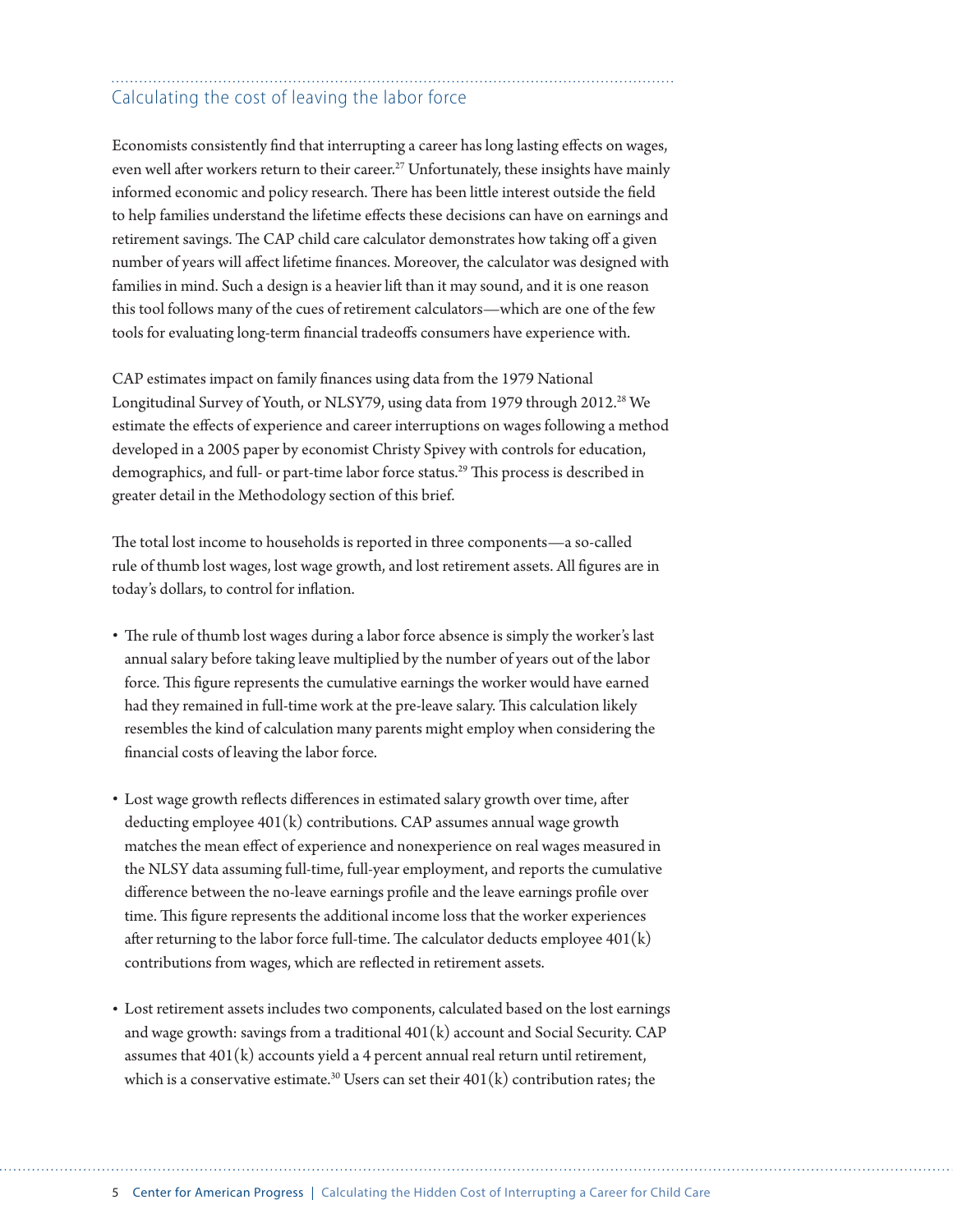calculator default is a 5 percent annual contribution from both the employer and the employee, which is chosen to match the median combined employer and employee contributions of program participants.31 CAP also determines Social Security benefits based on projected wages across the worker's career and includes the difference in Social Security earnings in the retirement calculation for 15 years after retirement. Again, the assumption is conservative as life expectancies for retirees at age 65 is already longer than 15 years with today's medical technology.<sup>32</sup>

Results from this calculator also demonstrate that, for many Americans who are struggling financially, and even those in the middle class, a lack of affordable child care can be a much larger financial trap than commonly understood.

For many workers, this calculation shows the long run income gains from working significantly outweigh the cost of even very expensive child care. But because the costs of child care are concentrated in a few years, while the benefits in earnings are spread out over many years, most families simply cannot afford to pay for the child care they need to keep their careers going strong in their children's early years. In real life, it is usually not possible to spend more than your income on child care for a period of years. Most parents who find themselves in that situation interrupt or reduce responsibilities in at least one career because they would run out of money before they could realize their long-term income gains from staying fully engaged.

### Impact on families

Each family has different circumstances that will dictate the impact of time out of the workforce on their financial assets. The calculator is designed to take individual circumstances into account, including:

- Current salary
- Gender
- Age
- Age when the worker began full-time employment
- Age when the worker takes time off for child care
- Length of leave from the workforce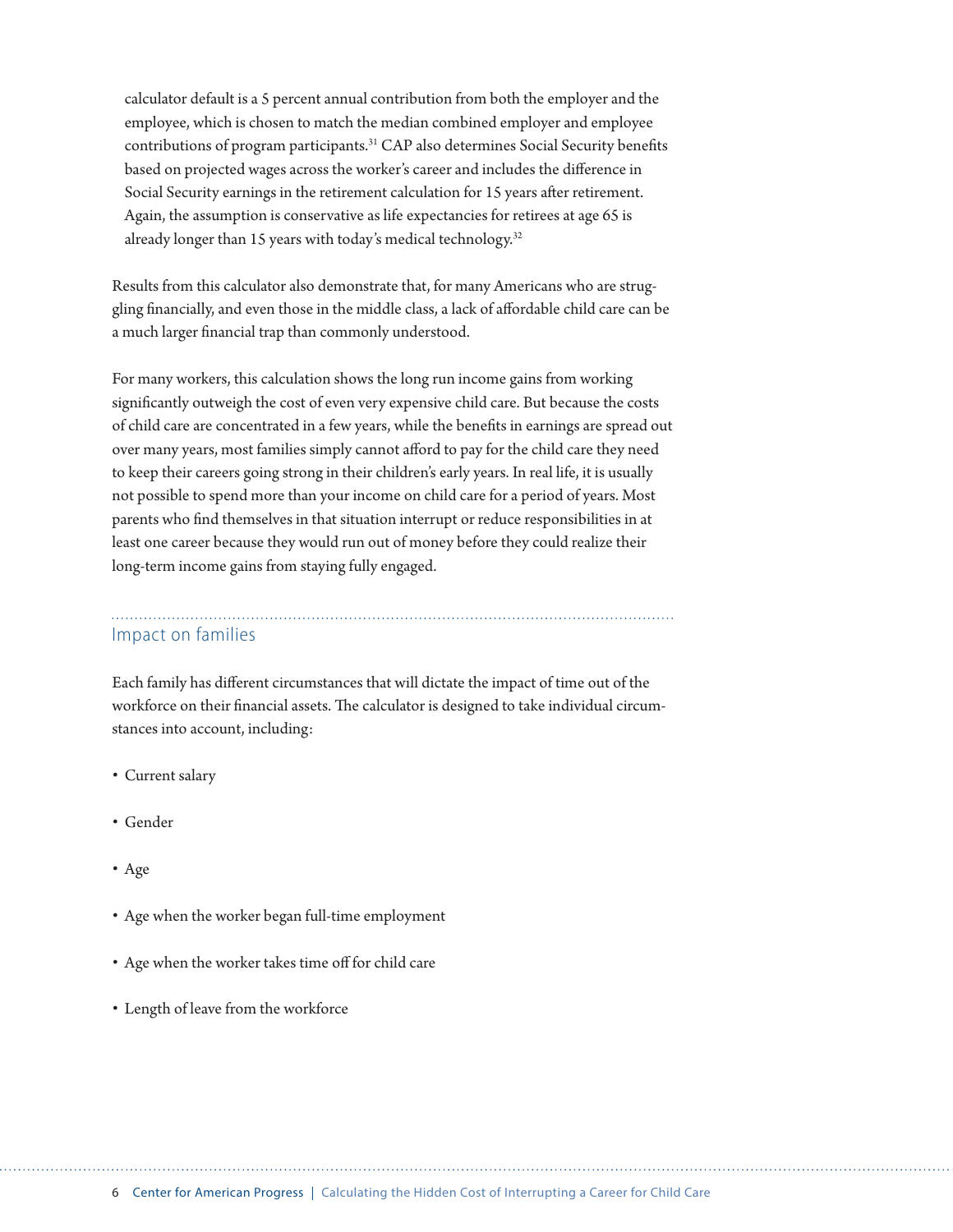No tool can adequately account for all individual circumstances that contribute to a family's overall financial security when a parent leaves the workforce. This tool provides a useful figure for the hardest components to estimate in this calculation, but families should supplement this knowledge with additional information specific to their circumstances.

The lifetime cost of taking many years out of the labor force is significant, but the alternative is not free. Families must factor in the cost of care they will use, as well as the costs incurred while working—commuting costs, for example—and the additional taxes they will pay and benefits they may lose.

From an economic policy perspective, pre-tax income is the measure of the economic effect of additional family income on gross domestic product, or GDP. However, when families are making these decisions themselves, their marginal tax rates will have significant effects on the lifetime earnings differences, especially for high-income families or families who currently qualify for means-tested benefits. Determining a family's effective marginal tax rate would require much more information than this calculator collects, but it is an important component of the child care tradeoff families should consider in addition to information presented in this calculator.

The hypothetical examples below highlight the projected impact on workers in specific scenarios. It is important to note that these are projections based on average effects of a simplified model, which cannot predict each individual's actual career and earnings path. There are a host of important factors beyond the scope of this simple tool that impact individual earnings. It is also important to note that this tool provides a much more accurate characterization of the effects of career interruptions on earnings than families today have to work with.

#### Examples

Jane is a middle-class worker with a job as a first-grade teacher. As a relatively new teacher, her salary is at the 25th percentile for elementary school teachers in the United States and she earns \$44,000 annually.<sup>33</sup> She has a baby when she is 26 years old, the average age of a first-time mother in the United States.<sup>34</sup> Jane is deciding whether to leave the workforce until her child enters kindergarten or remain in the labor force and find child care.

During the five years that Jane is out of the labor force, she will lose her \$44,000 salary each year, so a simple estimate of the opportunity cost of caring for her child until kindergarten is \$220,000. This number, however, misses the totality of what Jane might lose; this is what the calculator is designed to capture. A five-year career interruption means Jane will lose out on an estimated \$265,000 in lifetime wage growth, plus another \$222,000 in retirement benefits.<sup>35</sup> In fact, we estimate that taking five years off will cost her nearly \$707,000, in today's dollars, over her lifetime—or roughly 3.2 times as much as her lost wages alone.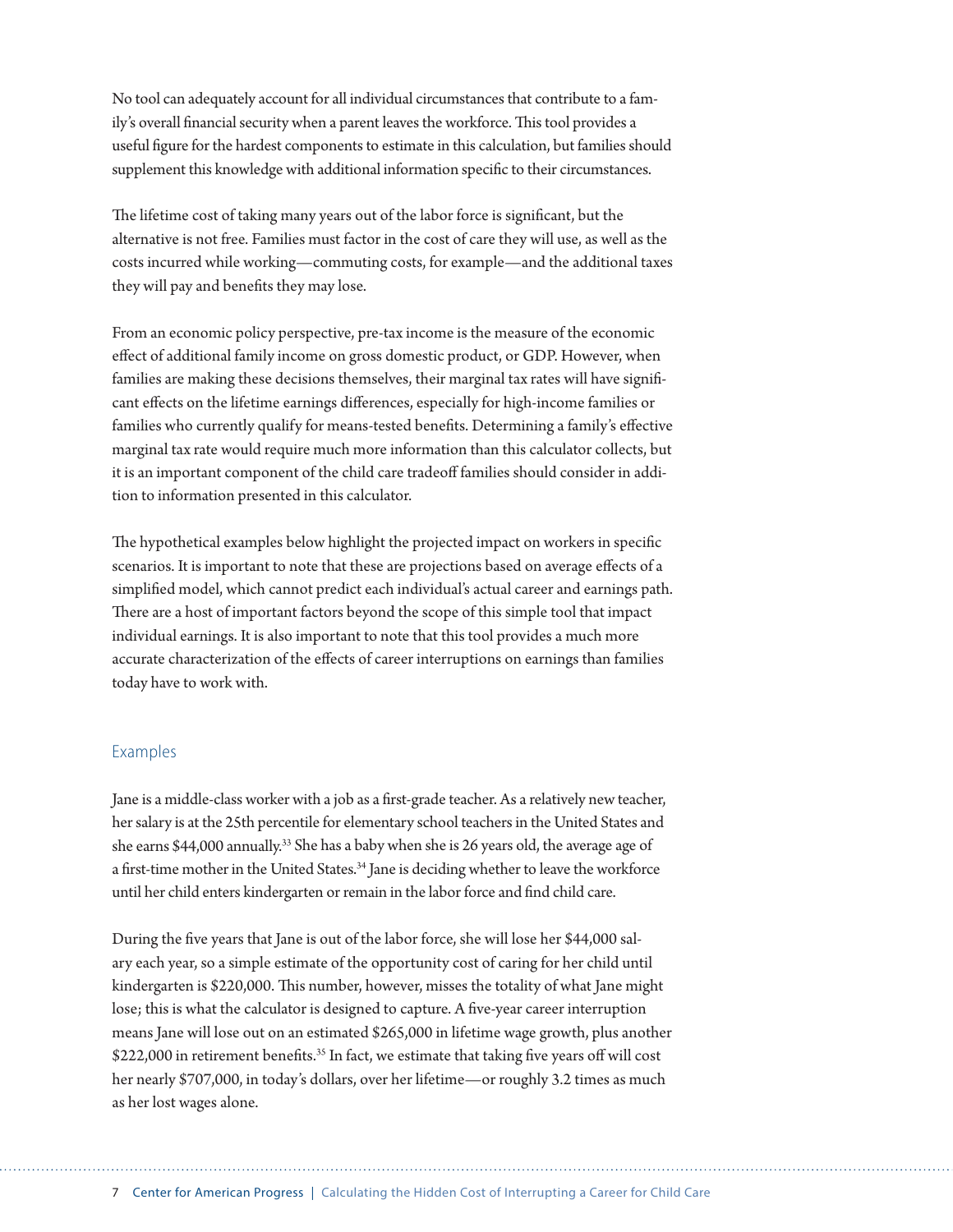

Table 1 provides additional illustrative examples. While financial loss varies by worker, in each case the lifetime income loss is much higher than just earnings lost.<sup>36</sup> In fact, these workers lose between two and four times their annual salary when they leave the workforce.

Though the numbers are quite large, they align with what is understood about personal finances. Income losses are largest for high earners who take many years off. Less obviously, but still intuitively: having a child later reduces the lifetime cost of career interruptions. Someone who works from age 25 to age 67 and takes two years off at age 30, for example, would see his or her wages reduced for 35 years, but taking two years off at age 40 means wages are only reduced for 25 years. The other important driver is Social Security benefits, which replace a larger fraction of a low-income worker's income. This is one reason that the ratio of lifetime income loss to lost wages is highest for low-income workers.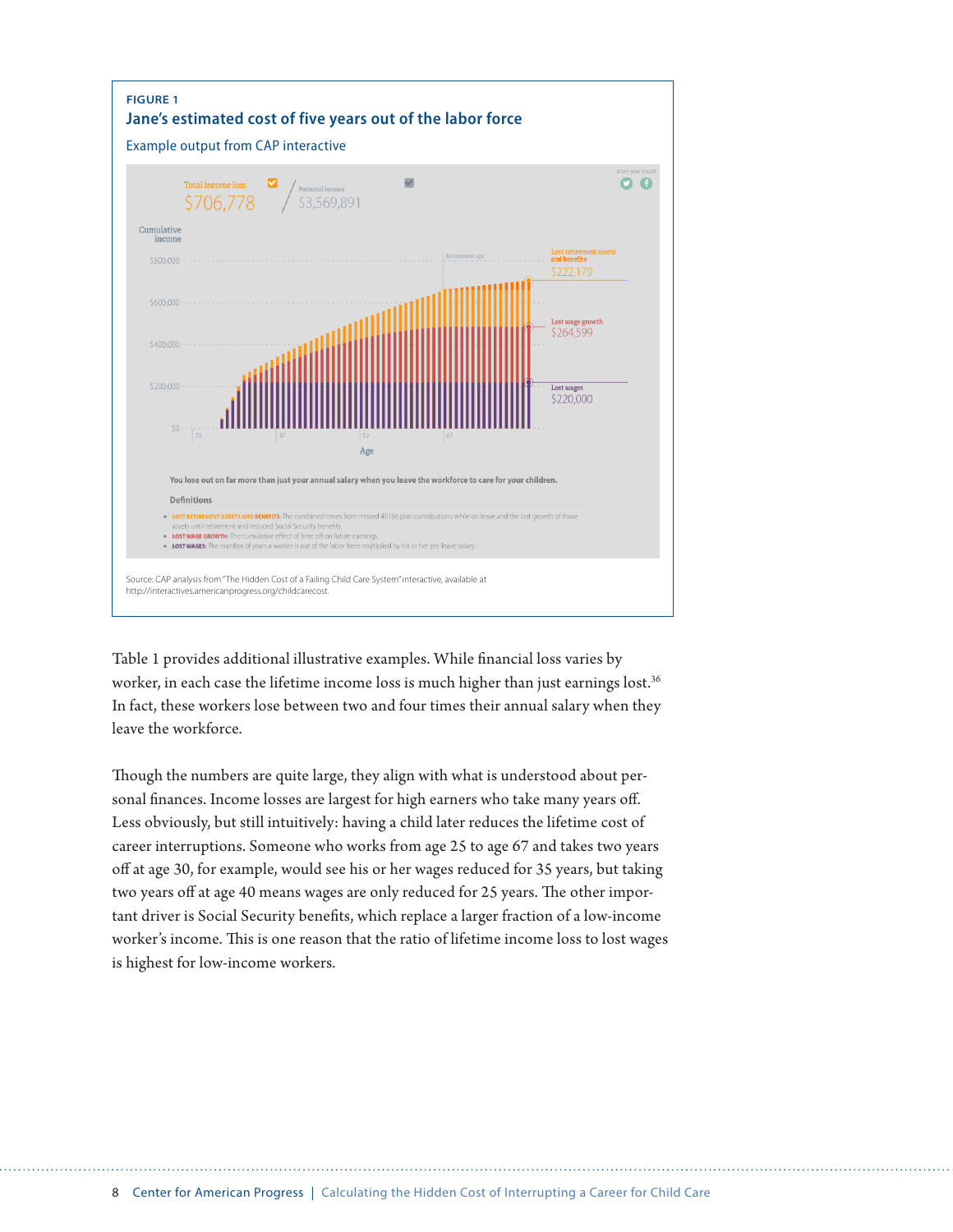#### **TABLE 1 Hypothetical examples of lifetime financial loss after leaving the workforce**

Results from the CAP study's model

|                                                    |                     | <b>Food service</b><br>worker earning |               |                     |                |
|----------------------------------------------------|---------------------|---------------------------------------|---------------|---------------------|----------------|
|                                                    | First grade teacher | minimum wage                          | Social worker | <b>Truck driver</b> | <b>Dentist</b> |
| Gender                                             | Female              | Female                                | Female        | Male                | Male           |
| Age                                                | 26                  | 18                                    | 28            | 28                  | 30             |
| Age started full-time work                         | 22                  | 18                                    | 22            | 22                  | 28             |
| Salary                                             | \$44,000            | \$14,500                              | \$33,000      | \$33,000            | \$68,310       |
| Years out of the labor force                       | 5                   | $\mathbf{1}$                          | 5             | 5                   |                |
| Rule-of-thumb lost wages                           | \$220,000           | \$14,500                              | \$165,000     | \$165,000           | \$68,310       |
| Lifetime lost wage growth                          | \$264,599           | \$30,250                              | \$166,572     | \$219,044           | \$150,689      |
| Lost retirement assets and benefits                | \$222,179           | \$27,134                              | \$144,983     | \$165,625           | \$79,277       |
| Lifetime income loss                               | \$706,778           | \$71,884                              | \$476,556     | \$549,669           | \$298,276      |
| Lifetime income loss vs.<br>rule-of-thumb estimate | 3.2x                | 5.0x                                  | 2.9x          | 3.3x                | 4.4x           |
| Reduction in lifetime income                       | 20%                 | 4%                                    | 19%           | 22%                 | 6%             |

Note: Salaries for an elementary school teacher, social worker, and truck driver are based on the 25th percentile of earnings for each respective occupation. Salary for a dentist is based on the 10th percentile of<br>earnings available in the appendix.

Source: Salaries from Bureau of Labor Statistics," Occupational Employment Statistics: May 2015 National Occupational Employment and Wage Estimates United States," March 20, 2016, available at www.bls.gov/oes/ current/oes\_nat.htm. Authors' analysis using National Longitudinal Survey of Youth 1979 cohort data from 1979 to 2012. See: NLS Investigator, "National Longitudinal Survey of Youth 1979," available at https://www. nlsinfo.org/investigator/ (last accessed March 2016).

These hypothetical scenarios are akin to the decisions facing real families every day, and the stakes are much higher than policymakers often assume. Middle-class families make few decisions worth hundreds of thousands of dollars over the course of their lifetime, yet today families make this decision without a common framework for understanding the full effects of child care decisions—assuming they have the resources to afford the high cost of child care in the short term at all. The U.S. Department of Health and Human Services, or HHS, defines affordable child care as constituting no more than 10 percent of household income.<sup>37</sup> In the scenarios above, the nearly \$18,000 price tag for two children in a child care center exceeds what most of these workers can reasonably afford with 10 percent of their income. Many low-income and middle-class families are stuck in a financial catch-22, with too little income today to increase their incomes in the future.

## The policy solution

Most families cannot absorb the high cost of child care while maintaining their careers, nor can most parents afford to leave the labor force. The likely result of this financial strain on families today is an underinvestment in high-quality child care—the very type of child care that will produce benefits to all Americans for decades to come.38 The United States should follow the lead of other industrialized countries and make child care assistance and other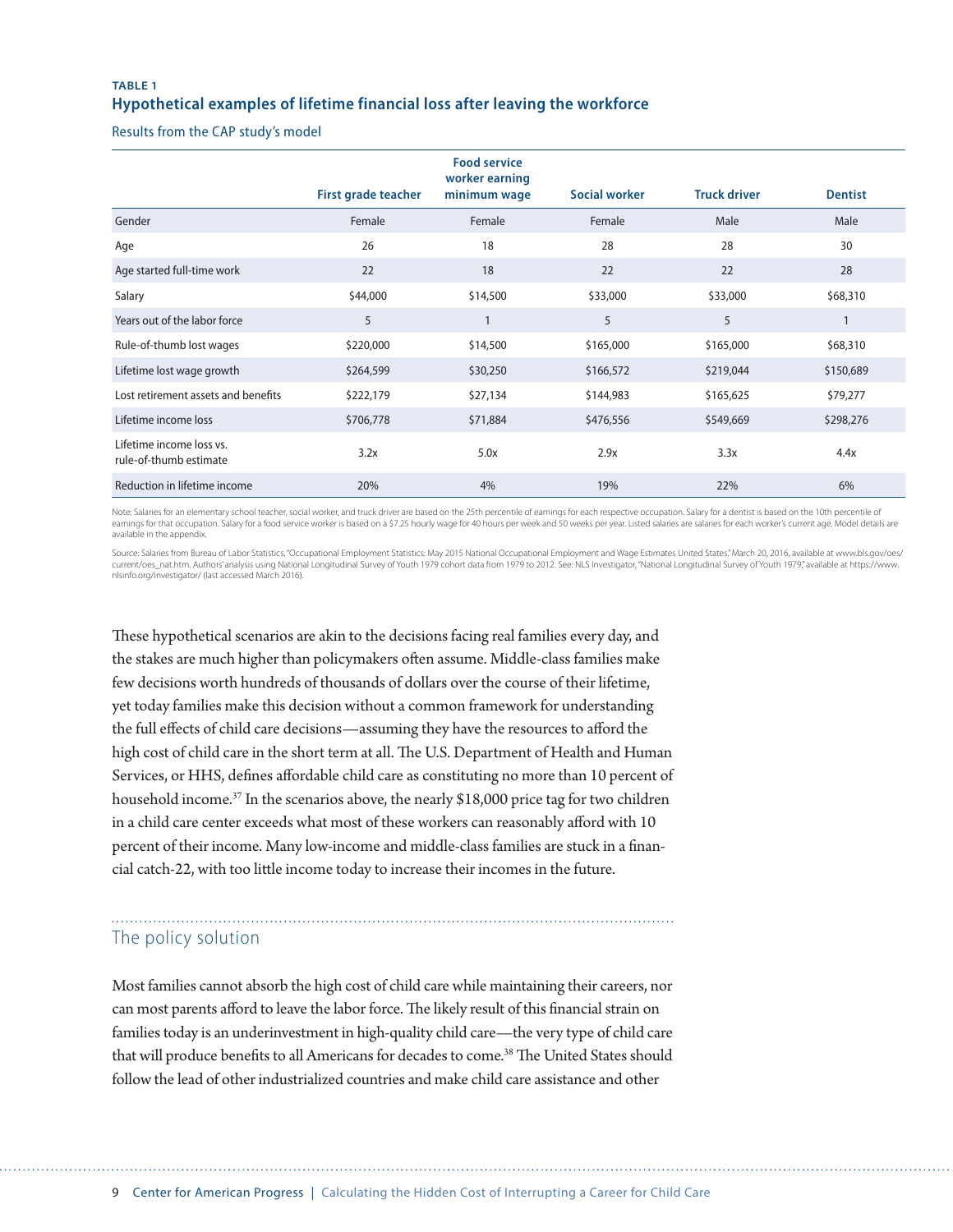family-friendly policies the norm. A study commissioned by the Department of Labor estimated that if strengthening work-family policies to match other advanced economies resulted in similar levels of women's labor force participation, the United States would see an additional 5 million women in the labor force and \$500 billion in increased GDP.39 Today, women consistently earn the majority of college degrees, while also remaining more likely to interrupt a career. The costs of these interruptions to families and the U.S. economy, therefore, are set to rise even further over time.

Earlier this year The Center for American Progress proposed a High-Quality Child Care Tax Credit that would help parents afford high-quality child care.<sup>40</sup> The tax credit provides up to \$14,000 per child for families earning up to 400 percent of the poverty level, or \$97,000 annually for a family of four. Families contribute between 2 percent and 12 percent of their income on a sliding scale. The credit would be advanced during the year so that families have resources upfront to pay for child care, rather than wait until their tax return the following year. To ensure that low-income families can benefit from the program, the tax credit would be refundable.

### Conclusion

Affordable, high-quality child care is a pressing financial issue for families and the U.S. economy. It is also an issue that politicians frequently shrink from due to the perception that these programs are unaffordable—even when the lack of these programs can be many times more expensive. When parents do not have the resources to afford high-quality child care, families pay in the short term and pay even more in the long term. Society also pays in the long term, in the form of increased financial stress in families, slower economic growth, lower labor force participation—especially among women, and fewer qualified workers. It is time to make investments that pay off for two generations by making high-quality child care affordable for all. Ample research shows the future workforce benefits from early investments in education. But these investments also create meaningful choices for parents, give parents the opportunity to make financial decisions that pay off in the short and long term, and provide real economic security for working families.

*Michael Madowitz is an Economist at American Progress. Alex Rowell is a Research Assistant with the Economic Policy team at American Progress. Katie Hamm is the Senior Director of Early Childhood Policy at American Progress.*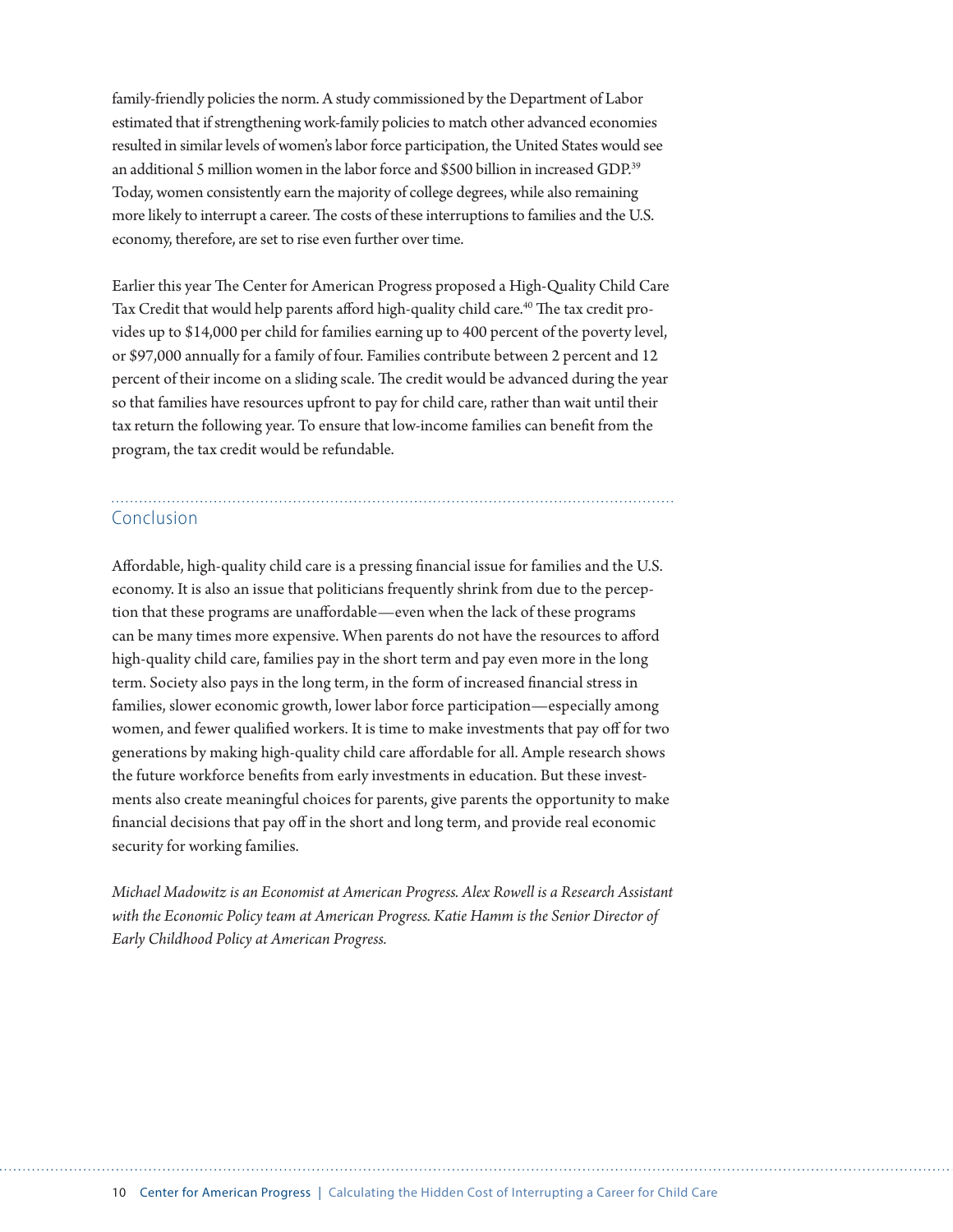## Methodology

Like a retirement calculator, the point of a child care cost calculator is to help illustrate long-term tradeoffs when rules of thumb fail to capture important features of a problem. We, the authors of this study, hope this tool will help families, policymakers and other researchers more easily grasp the opportunity costs of family-provided child care that can be very difficult to price without a tool of this kind. The following section outlines the methods we used to create this tool.

The importance of setting the problem up correctly is much greater than the importance of the individual numbers used in the calculation—it is far less important that retirement assets grow at 4 percent or 5 percent than it is to consider that taking time off affects retirement assets.

Our other goal is for this tool and the information it provides to be the beginning of a conversation about how to help families think about the complicated finances of child care. There are numerous retirement calculators, each with different strengths and assumptions, but all share very similar underpinnings. Constructing a tool like this, which balances simplicity and usability with rigor, is different than studying a problem academically. There is no universally optimal way to construct a child care calculator, and we encourage other experts to experiment with creating their own versions of similar tools. Coping with the nation's child care system is a major financial challenge, and families can use all the tools and help they can get.

We model wages, retirement assets and Social Security benefits across two career scenarios: one where the user works full-time until the user-designated retirement age and another which is identical except for period of leave as specified in the input fields. All figures are reported in today's dollars to control for inflation. Two important simplifications are that (1) workforce status can only change annually, and there is no part-time work in the model, and (2) the calculator only allows for one period of leave.

The user specifies:

- Current age
- Age when full time employment began
- Age when leave begins
- Length of leave
- Current salary
- Gender

11 Center for American Progress | Calculating the Hidden Cost of Interrupting a Career for Child Care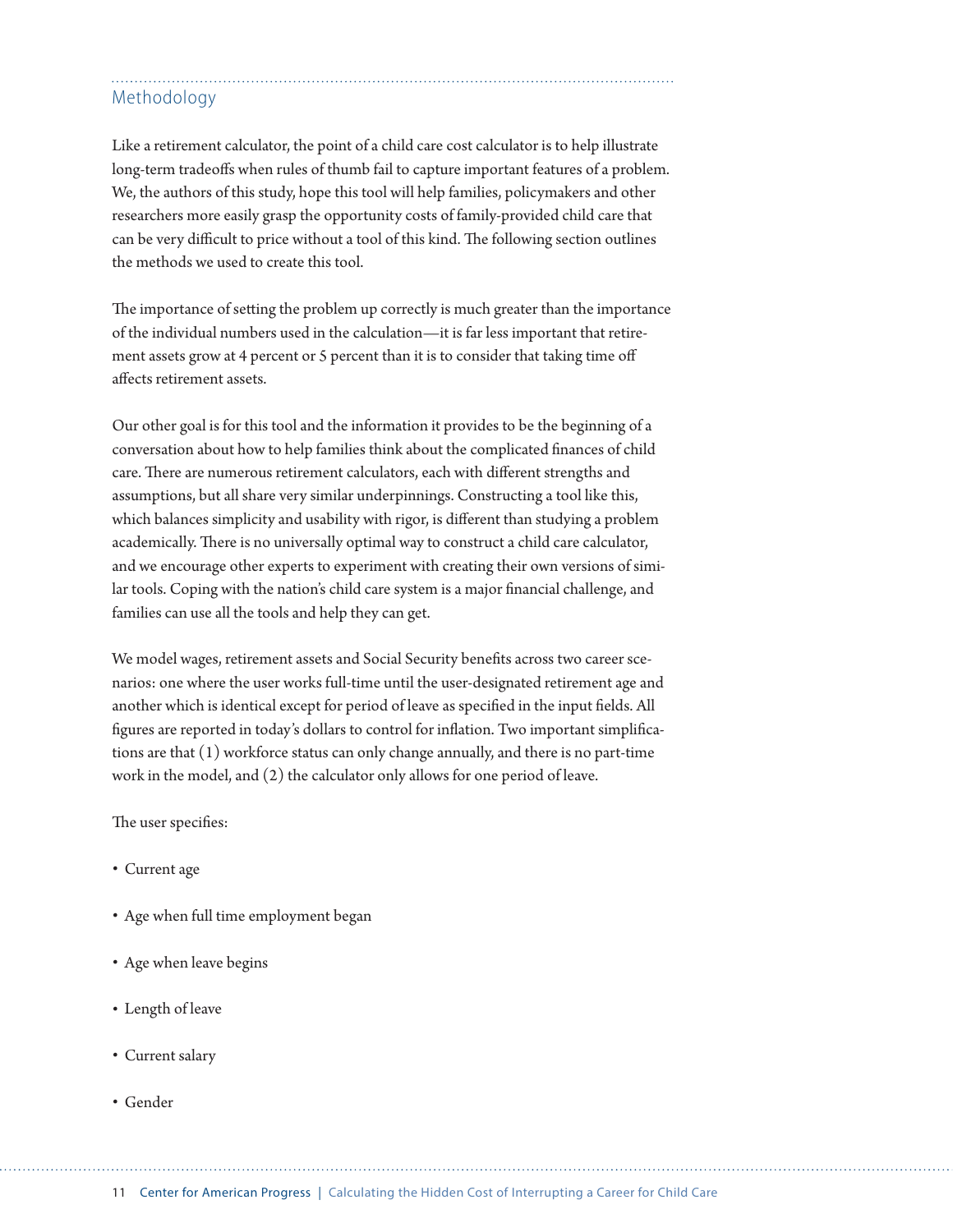There are also three optional inputs used in the retirement and Social Security calculations, which the user can adjust:

- Retirement age, the default of which is 67 years old
- $\cdot$  Employee 401(k) contribution, the default of which is 5 percent
- Employer  $401(k)$  contribution, the default of which is 5 percent

These inputs are used along with gender specific coefficients on years of:

- Experience
- Experience squared
- Length of career interruption
- Length of career interruption squared

The key to understanding the wage projections used in this calculator in comparison to most studies of wage determinants is that we are able to use the individual user's current, self-reported wage and experience as an input. In econometric terms, this means that because we observe the specific wage for an individual at one point in time, we can treat this observation as generated by a population wide underlying process and an individual fixed effect.

We assume that the individual's underlying characteristics do not change over time and therefore that the effects of those fixed characteristics—such as the impact of race on earnings—stay fixed over time. Our wage projections are based on results obtained from a more complicated regression model that allows for certain characteristics to change over time—for example, an individual can move to a different region, work full-time or part time, or graduate college, each of which affects right hand side demographic variables in a given year. The interactive calculator assumes that these variables are held constant and their effects are included in the current user-provided wage. As such, we model future wages as if the only thing that is changing is the worker's experience and length of career interruption.

All dollar values shown in the calculator account for inflation, so a \$1,000 change in income at age 30 is comparable to a \$1,000 change in income at age 60. To maintain comparability of our projections with those of retirement calculators we do not discount future income; more technically, this is a net present value calculation with a discount rate of zero applied to real changes in income.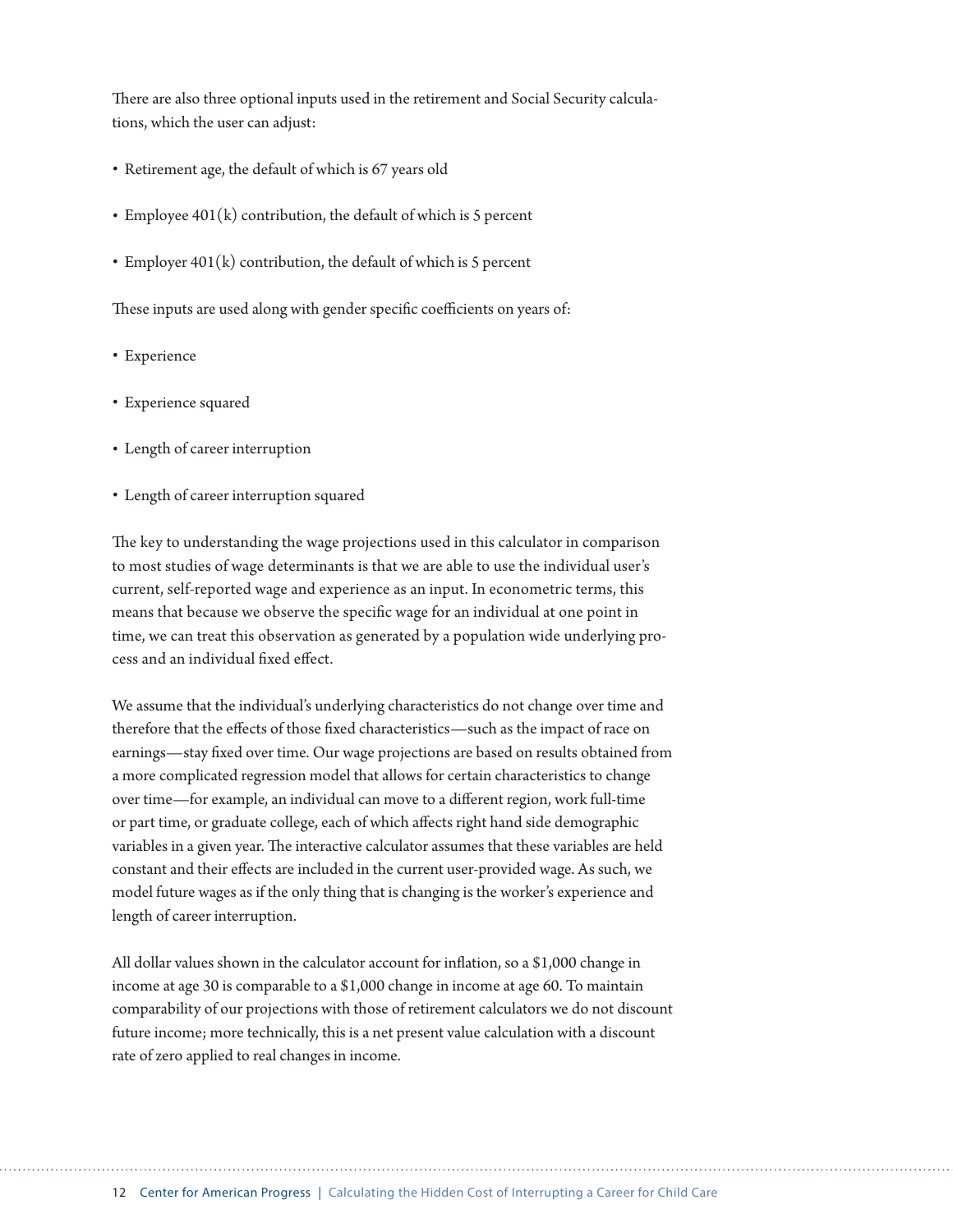#### **TABLE A1 Summary of key parameters used in CAP's "The Hidden Cost of a Failing Child Care System"**

| <b>Parameter</b>                                                                         | <b>Female</b> | <b>Male</b> | Interpretation                                                                                                             | <b>Sources</b>                                                                                                                                                                                                                                                                                                                                                                    |  |
|------------------------------------------------------------------------------------------|---------------|-------------|----------------------------------------------------------------------------------------------------------------------------|-----------------------------------------------------------------------------------------------------------------------------------------------------------------------------------------------------------------------------------------------------------------------------------------------------------------------------------------------------------------------------------|--|
| Experience                                                                               | 4.870%        | 5.360%      | Combining these two coefficients gives the<br>percentage increase in real earnings of an                                   | Methodology based on Christy Spivey, "Time<br>off at What Price? The Effects of Career Inter-                                                                                                                                                                                                                                                                                     |  |
| Experience <sup>2</sup>                                                                  | $-0.089%$     | $-0.101%$   | additional year of full-time work experience                                                                               | ruptions on Earnings," Industrial and Labor<br>Relations Review 59 (1) (2005): 119-140;<br>authors' analysis using National Longitudinal<br>Survey of Youth 1979 cohort data from 1979<br>to 2012. See NLS Investigator, "National<br>Longitudinal Survey of Youth 1979," available<br>at https://www.nlsinfo.org/investigator/ (last<br>accessed March 2016).                    |  |
| Nonemployment                                                                            | $-4.310%$     | $-6.270%$   | Combining these two coefficients gives<br>the percentage increase in real earnings of                                      |                                                                                                                                                                                                                                                                                                                                                                                   |  |
| Nonemployment <sup>2</sup>                                                               | 0.145%        | 0.246%      | additional time spent out of work                                                                                          |                                                                                                                                                                                                                                                                                                                                                                                   |  |
| Real growth rate of retirement<br>assets while working<br>Real growth rate of retirement | 4%<br>0%      |             | Annual rate of increase of 401(k) balance<br>each year                                                                     | These are conservative assumptions. For<br>context, see Peter A. Diamond, "What Stock<br>Market Returns to Expect for The Future?"<br>(Boston: Center for Retirement Research,<br>1999), available at http://economics.mit.edu/                                                                                                                                                   |  |
| assets during retirement                                                                 |               |             |                                                                                                                            | files/637.                                                                                                                                                                                                                                                                                                                                                                        |  |
|                                                                                          |               |             | <b>Social Security assumptions</b>                                                                                         |                                                                                                                                                                                                                                                                                                                                                                                   |  |
| <b>Consumer Price Index</b>                                                              | 2.70%         |             | Assumed price inflation                                                                                                    | For the intermediate assumption for the CPI,<br>see Social Security Administration, "The 2015<br>Annual Report of the Board of Trustees of the<br>Federal Old-Age and Survivors Insurance and<br>Federal Disability Insurance Trust Funds" (2015),<br>available at https://www.ssa.gov/oact/tr/2015/<br>tr2015.pdf.                                                               |  |
| Annual wage growth                                                                       | 3.87%         |             | Assumed average wage growth for Social<br>Security calculations                                                            | For the intermediate assumption for annual<br>growth rate in the average wage in OASDI-<br>covered employment, see Social Security<br>Administration, "The 2015 Annual Report of<br>the Board of Trustees of the Federal Old-Age<br>and Survivors Insurance and Federal Disability<br>Insurance Trust Funds" (2015), available at<br>https://www.ssa.gov/oact/tr/2015/tr2015.pdf. |  |
| Early and late retirement factors                                                        | 70%-124%      |             | Social Security early and late retirement<br>formula, with those who retire at age 67 and<br>earn 100 percent of benefits. | Social Security Administration, "Effect of Early<br>or Delayed Retirement on Retirement Benefits,"<br>available at https://www.ssa.gov/oact/Prog-<br>Data/ar_drc.html (last accessed March 2016).                                                                                                                                                                                 |  |
| Assumed years of received<br>Social Security benefits                                    | 15            |             | Conservative estimate of years of Social Secu-<br>rity benefits that a typical retiree collects                            | For age 65 survival probabliities, see Elizabeth<br>Arias, "Changes in Life Expectancy by Race and<br>Hispanic Origin in the United States, 2013-<br>2014" (Atlanta: Centers for Disease Control and<br>Prevention, 2016), available at http://www.cdc.<br>gov/nchs/products/databriefs/db244.htm.                                                                                |  |
| <b>Retirement defaults</b>                                                               |               |             |                                                                                                                            |                                                                                                                                                                                                                                                                                                                                                                                   |  |
| Retirement age                                                                           | 67            |             | Social Security Normal Retirement Age,<br>or NRA, for those born after 1959                                                | Social Security Administration, "Effect of Early<br>or Delayed Retirement on Retirement Benefits,"<br>available at https://www.ssa.gov/oact/Prog-<br>Data/ar_drc.html (last accessed March 2016).                                                                                                                                                                                 |  |
| 401(k) employee contribution                                                             | 5%            |             | Percentage of a person's salary deposited<br>in a 401(k), deducted from wage growth<br>calculation                         | These contributions sum to the rounded<br>median combined contribution of 401(k) plan<br>participants. See Vanguard, "How America<br>Saves 2015: A report on Vanguard 2014 defined                                                                                                                                                                                                |  |
| 401(k) employer contribution                                                             | 5%            |             | Percentage of a person's salary deposited in<br>a 401(k) by an employer                                                    | contribution plan data" (2015), available at<br>https://institutional.vanguard.com/iam/pdf/<br>HAS15.pdf.                                                                                                                                                                                                                                                                         |  |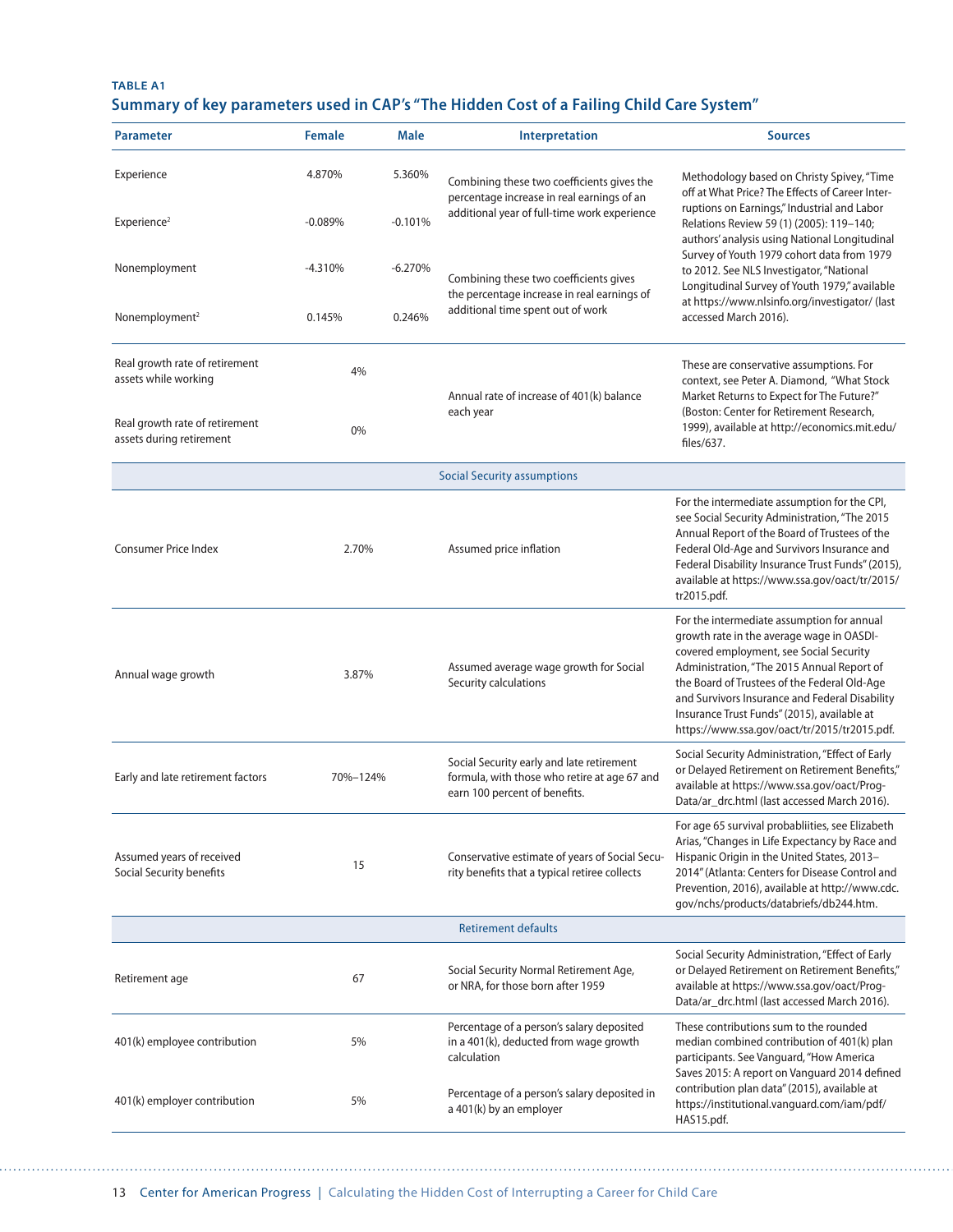#### Career path assumptions

The methodology employed is straightforward. Essentially, it compares a null hypothesis wage growth profile—in which a worker works full time from the beginning of a career until retirement—with a career interruption case. The null hypothesis case is chosen to match the work assumptions of the retirement calculators we expect users to be most familiar with.<sup>41</sup> In the career interruption case, wages grow in line with the null hypothesis case until the interruption, when income is set to zero until work resumes. Once work resumes the worker is assumed to work full time until retirement.

For the computation, the calculator first takes in a series of inputs from users—age, salary, age full-time work began, and details about the timing and length of a planned career interruption. Second, the calculator models two scenarios: one where the user works uninterrupted until retirement and one where the user's career is interrupted according to inputs to the calculator. Third, the career earnings from both cases are used to generate estimates of retirement assets and social security benefits.

The two scenarios modeled are worth discussing in some detail. In the uninterrupted case, the user is assumed to have entered a salary corresponding to full-time work. That assumption is maintained, so that the user is modeled as working full time until retirement, with wages in each year following the path determined by the regression, and earnings determined by wages and a constant hours term.

The career interruption case is also relatively straightforward. Wages are assumed to grow according to the same process as in the uninterrupted case until the age at which the user plans to take time off. The following year the user is assumed to earn no income, and this continues for the number of years the user plans to take off. These years are all modeled as one continuous spell of time off, which is a simplification chosen for tractability. After the career interruption period is over, the worker returns to the workforce at a real wage determined by their full-time experience and time off. Once the user returns to the labor force, he or she is assumed to work full time until retirement, with wage growth at the rate determined by our regressions.

There is no part-time work, partial-year employment, or unemployment in either modeled scenario.

#### *Wage modeling*

Wages are modeled based on the National Longitudinal Study of Youth 1979, or NLSY79, using data from 1979 to 2012. This database tracks career interruptions, earnings and wages and a host of other details for a large group of Americans. Our regression specification closely follows a specification from Christy Spivey's "Time off at What Price? The Effects of Career Interruptions on Earnings."<sup>42</sup> We extend the author's original analysis to incorporate waves of the NLSY79 panel that were not available when the original paper was written.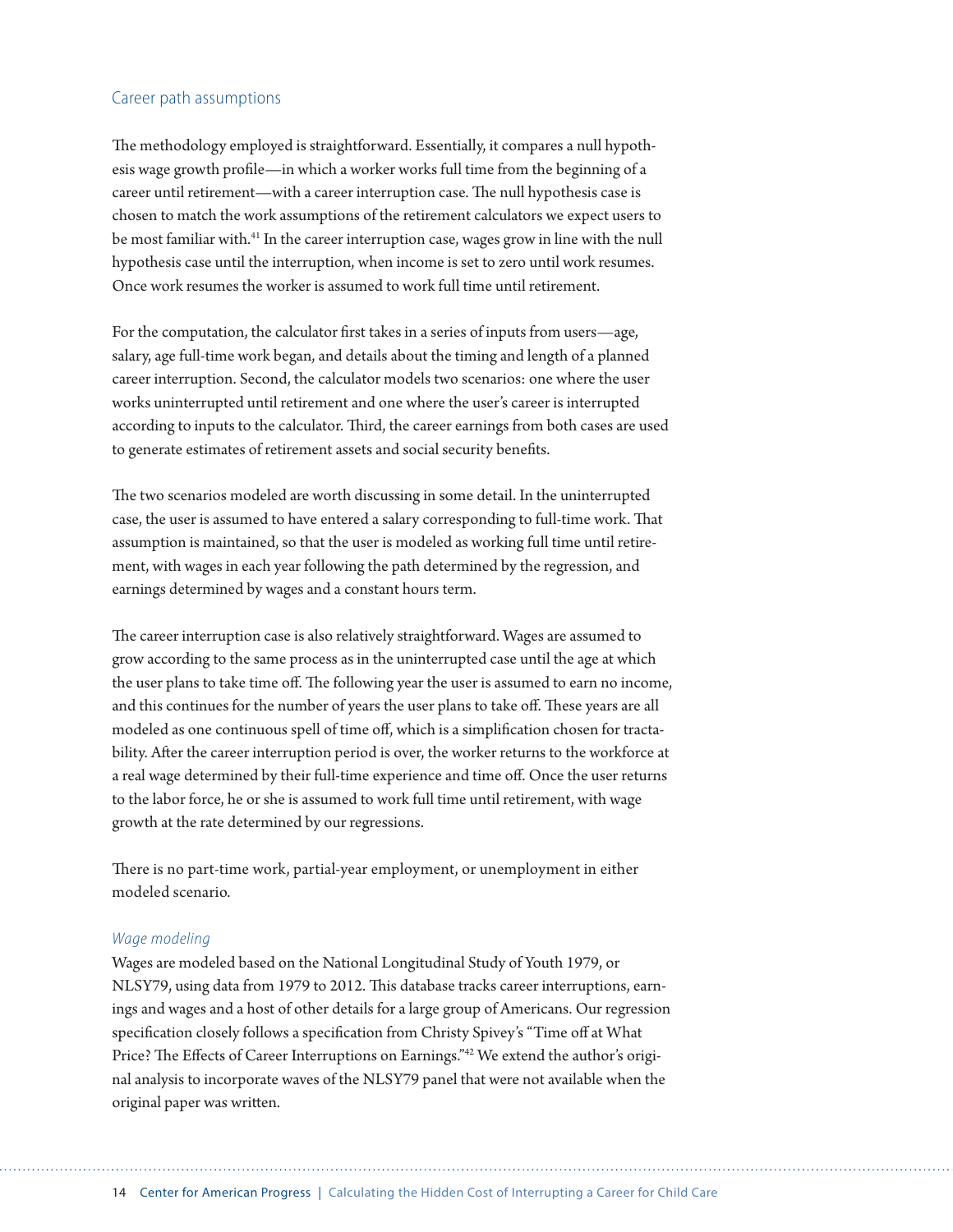A detailed discussion of the regression models we use, and some alternative specifications from the original paper can be found at the end of this appendix.

Following Spivey's specification, the annual percentage change in wages is a quadratic function of experience, time off, and a series of demographic controls.<sup>43</sup> This humpshaped real earnings profile is common in economics: Earnings tend to start low and rise as workers gain experience, then level off in prime working years before flattening or declining as workers near retirement. In contrast, retirement calculators typically do not take this into account, instead assuming individuals' annual earnings increase by the same percentage each year, both early in their career and in the years immediately before retirement. By using a quadratic wage model, we can more accurately show the impact of time off during early earnings years.

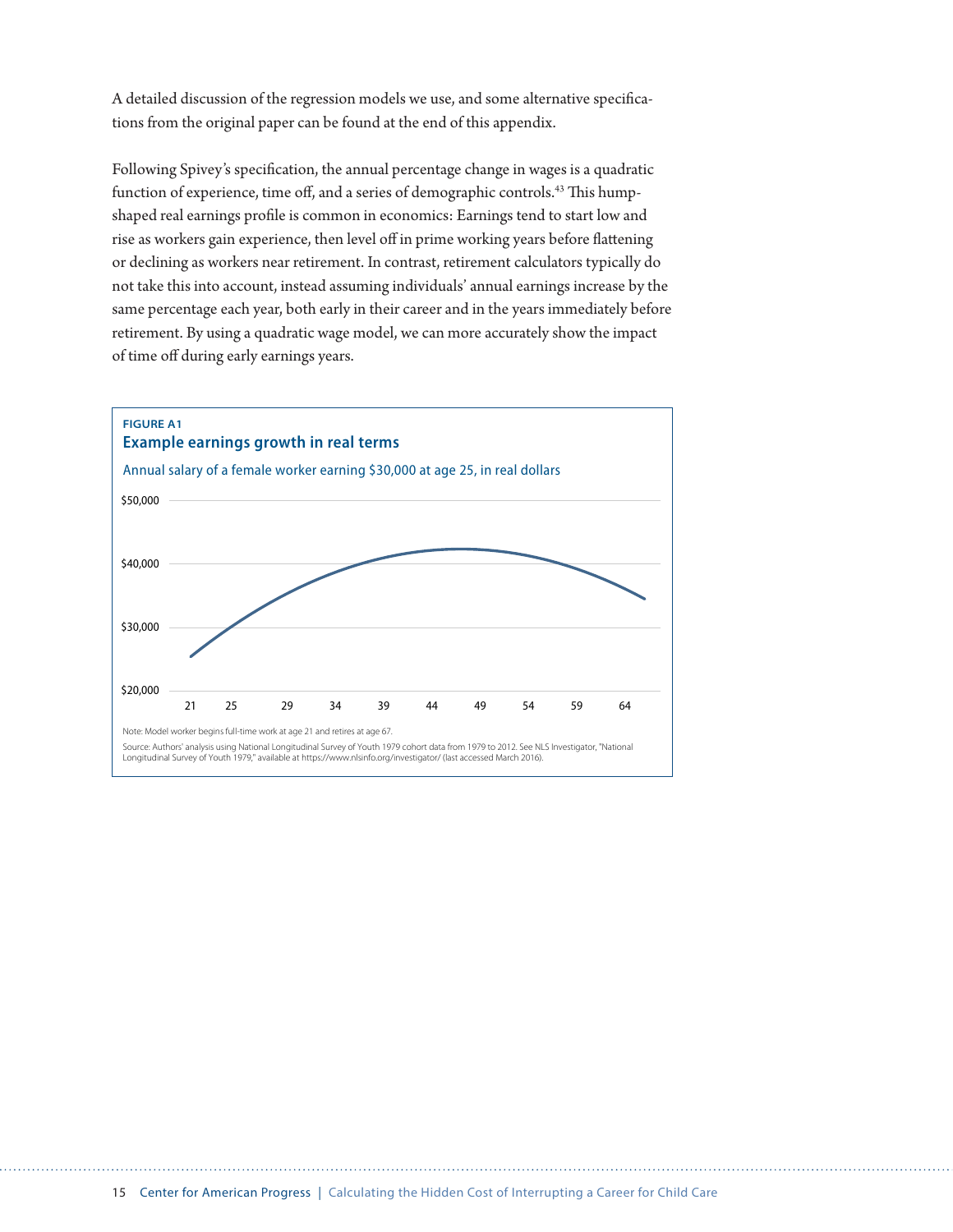

While this wage model, like virtually all such models, includes many control variables, we do not use these in our calculation. The assumption is that the impact of these demographic variables is already reflected in a user's salary, so we are seeing the effect of these controls captured in the initial earnings supplied by the user. As we discuss later in more detail, the mean effect may omit variation in worker mobility across the income distribution.<sup>44</sup>

Importantly, these control variables are assumed to remain constant in the calculation. While this is likely true for the majority of users, it is not true for all users. This is perhaps most clearly illustrated with education. The control variables for education show effects that are both relatively large and highly statistically significant, so users who will complete further education will find this calculation is likely to understate their lifetime income in both cases. The calculator assumes the wage impacts of a user's highest degree are already embodied in the user-supplied wage, which is only correct if the user does not complete any further schooling in the future.

So, based on the user's age, gender, wage, when they started full-time work, and the assumption that other factors—both observable and unobservable—are fixed, we estimate wage growth for a hypothetical career in which the user works full time with no interruptions. We then estimate wage growth for an alternative career including a single interruption, with the timing and length of this interruption set by the user.

So if a user has worked full time for *x* years enters a salary *Y*, we estimate the salary *k* years in the future as:  $\frac{1}{2}$  function

$$
Y_{t+k}^G = Y_t + \beta_{exp}^G(k+x) + \beta_{exp}^G2(k+x)^2 + \beta_{nonemp}^G P_{t+k} + \beta_{nonemp}^G 2 P_{t+k}^2
$$

*pthase construction interruption interruption interruption interruption interruption interruption* **in**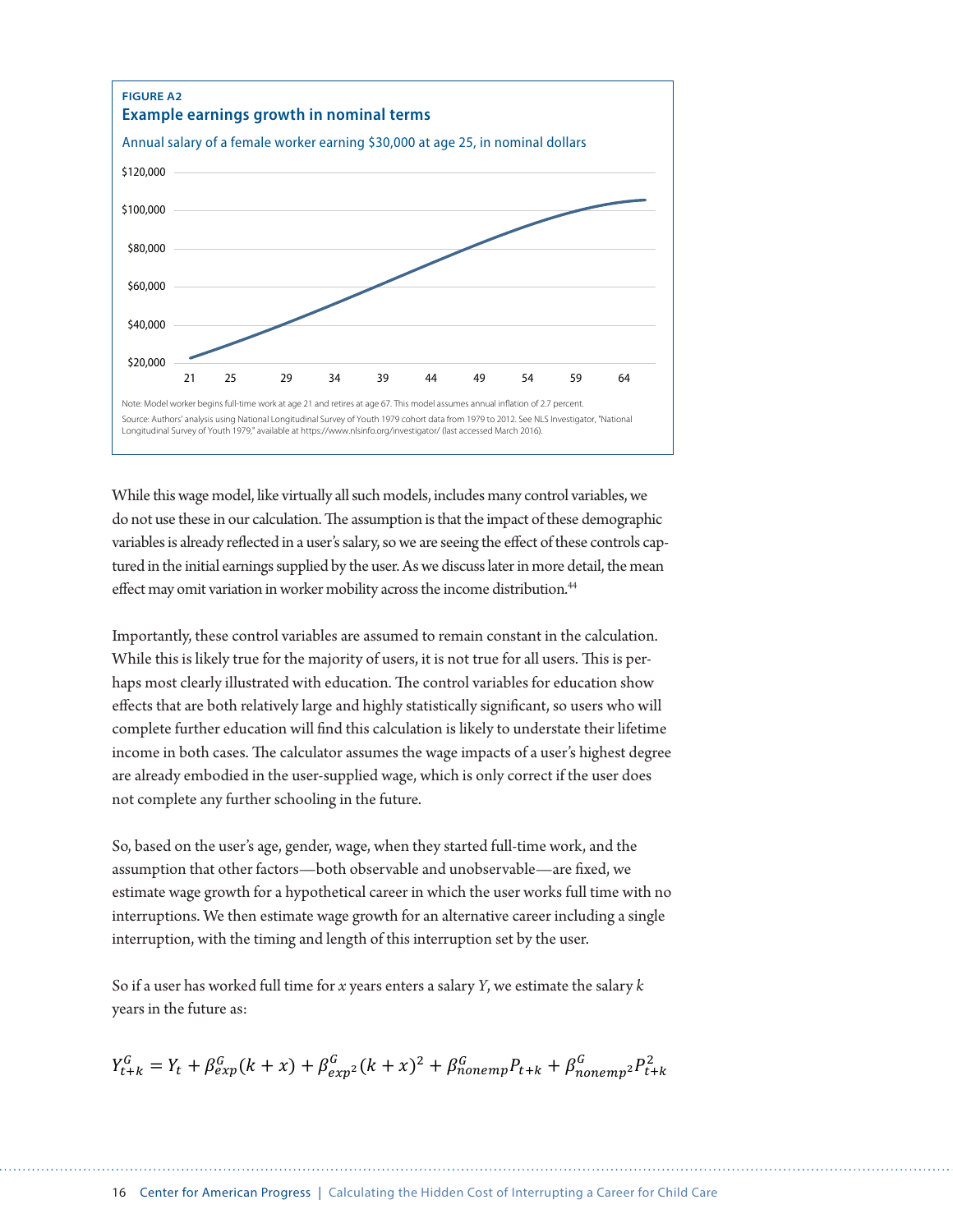The coefficients on experience; experience squared; nonemployment, which is our measure of time off; and nonemployment squared, vary by gender—hence the superscript *G*. In the base case the number of years of career interruption—*P*—is set to zero, and in the alternative case,  $P_{t+k}$  is set to the number of years of career interruption the user plans to take by time *t+k* for each year. The wage profile is simply this calculation repeated until *t+k* reaches the user's chosen retirement age—the default of which is set to age 67.

#### *Social Security*

As of 2014, the Centers for Disease Control and Prevention's life expectancy at age 65 is 18 years for males, 20.5 years for females.<sup>45</sup> Given that retirement happens between age 62 and 70 in the model—and that we expect the majority of users to be of childbearing age or younger—assuming 15 years of Social Security income seemed like a simple, if conservative, assumption. We do not assume any changes in the social security benefits formula for retirees.<sup>46</sup> Instead we focus on accurately projecting the current progressivity of the system to future years, so the ways in which Social Security benefits might become more or less generous or progressive over time quickly becomes a heuristic process.

#### *Additional costs and taxes*

As noted briefly in the text, the lifetime effect of a career interruption is only one component of the decision households must make. Even if this tool perfectly captured this effect for all users, there are a number of other costs that are not considered. Many of these costs, like child care, are both significant and vary considerably by location. Because the opportunity cost computation may be new to users, CAP opted for simplicity over complexity in implementing this tool, in part to signal to users that other financial considerations are important for families making child care decisions.

Retirement calculators vary widely in how they treat taxes, and absent a clear standard, CAP's approach was to abstract from taxes for this calculation. The measure of lost income is a difference between two hypothetical salaries, but because many households have multiple earners, the marginal tax rate applied to the same gap in two households may differ significantly based on the other earner's salary and the complexity of a household's tax filing.

More importantly, our goal is to help both users and policymakers understand the broader costs imposed on the economy when families have to interrupt a career because they cannot afford the care they need. The cost to the economy is independent of taxes. The tax rate just determines how the loss is split between individual households and the rest of society. In the simplest economic terms, we are using the benchmark classical economics assumption that a worker's wage, not his/her after tax wage, is equal to his/ her marginal product of labor.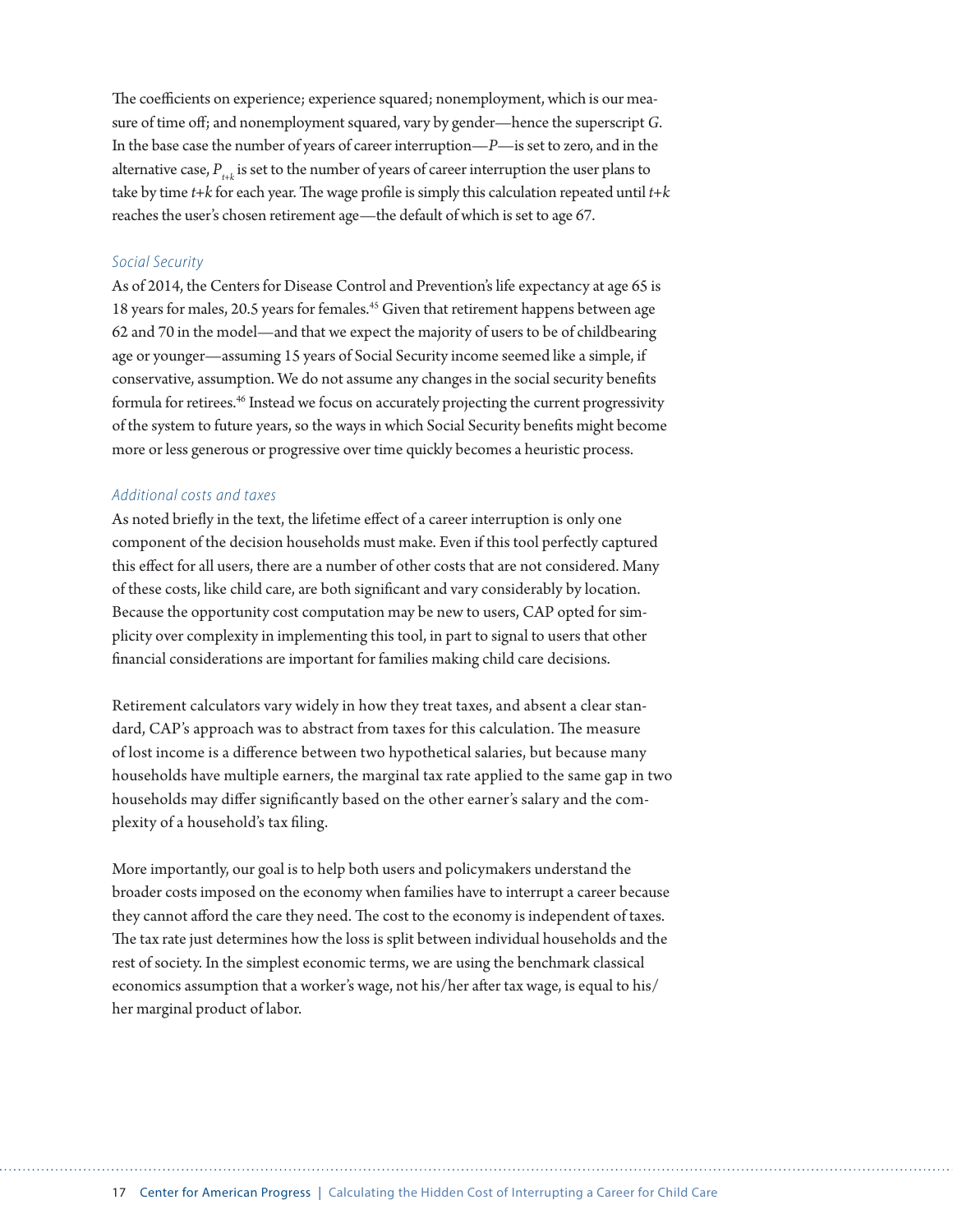#### Comparison with other work

One important conceptual point in this analysis, and in comparison with other work, is the distinction between wages and earnings. While a wage is what a worker earns hourly, earnings are what a worker earns over a longer period of time without holding the number of hours fixed. Working half time mechanically reduces earnings by half as long as wages are unaffected. The NLSY79 data we used reports wages, which were converted to earnings assuming full-time, full-year employment.

While the earnings calculation is based on a simple extrapolation of a relatively simple wage model, the results are consistent with the consensus findings of a considerable body of research. The profile of wage growth over careers matches what other researchers have found, and the broad determinants of earnings are consistent with a long literature decomposing the sources of variation in earnings and wages.<sup>47</sup>

The estimated wage profile also fits well with more recent studies using administrative data to paint a richer picture of the distribution of changes in worker incomes from year to year.<sup>48</sup> Overall, the major parameters in this calculator match up with those used in other economic studies of wage determinants. When compared to the rigor underlying many of the retirement calculator tools available today, we believe this analysis compares quite favorably.

This calculator is not an investigation of pay gaps between men and women or nonmothers and mothers, though there is an extensive literature on both topics which informs this work. A recent, wide-ranging review of the literature on gender pay disparity from economists Francine Blau and Lawrence Kahn lays provides an excellent overview of key drivers of the persistent gender wage gap in the United States.49 Consistent with this calculator, Blau and Kahn highlight differences in "women's work force interruptions" as a significant factor in pay disparity.

This is just one of many contributors to gender pay differences, but it is worth clarifying the role of gender wage gaps in this calculator. To the extent that women are paid less than men for any reason—whether it is because men are more likely to work higher paying fields, or outright discrimination against women—this gap is captured in the initial wage supplied by the user. It may appear that this calculation does not control for issues such as occupational segregation because the user does not supply an occupation, but by treating the current salary as generated by an underlying occupation, the future wage does control for this characteristic as well as any population average based measure can.

It is worth noting that there are two overlapping, but distinct concepts and literatures that are relevant to this analysis. In the economic literature, gender wage gaps are typically decomposed into a series of individual specific attributes—such as experience and education, and any difference in gender pay is captured as the coefficient on gender in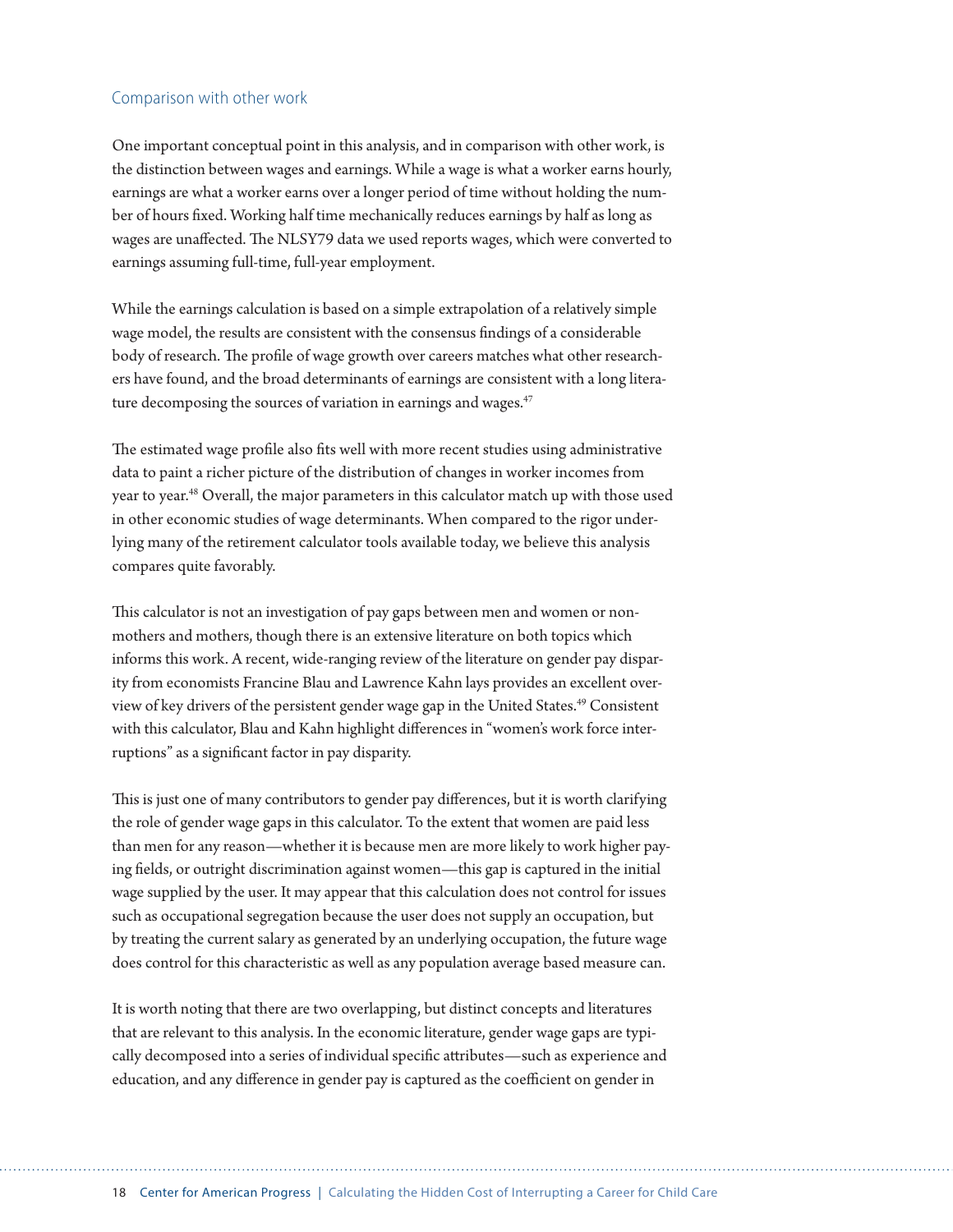the regression. On top of that, there is a literature on the parent wage gap, which isolates gender and parenthood.<sup>50</sup> The analysis here is closer to the latter, and in fact, we produce our estimated effects by running separate regressions for men and women. The parent pay gap literature typically finds that women with children in the home are paid less than women who do not have children in the home, while the effect of having children in the home on fathers' income is typically positive.<sup>51</sup> The results of our estimates are consistent with both the gender and parent wage gap literatures.

Another interesting thread of research is implicitly omitted in the simplified calculation because the lifetime cost of leaving the labor force is based on an average effect of career interruptions. A growing literature on the effect of career interruptions on earnings suggests that the effect varies across the income distribution today in ways it did not decades ago.52 Research from sociologists Michelle Budig and Melissa Hodges of the University of Massachusetts, and similar work by sociologist Alexandra Killewald of Harvard, have used quantile regression techniques to estimate a motherhood penalty that varies across the income distribution.<sup>53</sup> The result that higher income women may pay relatively larger penalties for interruptions, while lower income women may pay relatively smaller penalties is an important distinction, and economists have found more evidence that low-wage workers see lower returns to education and experience more recently.<sup>54</sup>

This is an important trend for those studying the topic, and in an interactive tool designed for a lay audience this result presents a difficult design tradeoff. Avoiding kinks in the outputs from the interactive tool requires mapping different effects at discrete quantiles onto a continuous wage distribution. The challenge this involved, coupled with results that would be less comparable across users led us to avoid this approach.

There are, of course, numerous simplifications incorporated in this calculator for purposes of simplicity. For example, one of the major limits of this calculator is the fact that we only have the ability to calculate the effects of a single career interruption on earnings. Another is that workers work full time or not at all. This is the de facto assumption in the retirement calculators whose design we were targeting for usability. A variety of researchers have shown that part-time and flexible work plays an important role in wages of mothers.55 However, a calculator implies all included inputs are estimated with equal significance and precision, which is not the case when including more complicated work histories in our regressions. This presentation challenge, along with the additional user complexity this would introduce, led us to the simplified work status we employ.

An important consideration here is that our regression estimates do not distinguish between causes of career interruptions—that is, a worker who is laid off for a year is not distinguished from a worker who takes a year off to care for a child. Spivey's 2005 analysis is especially useful for our purposes because it allows us to estimate separate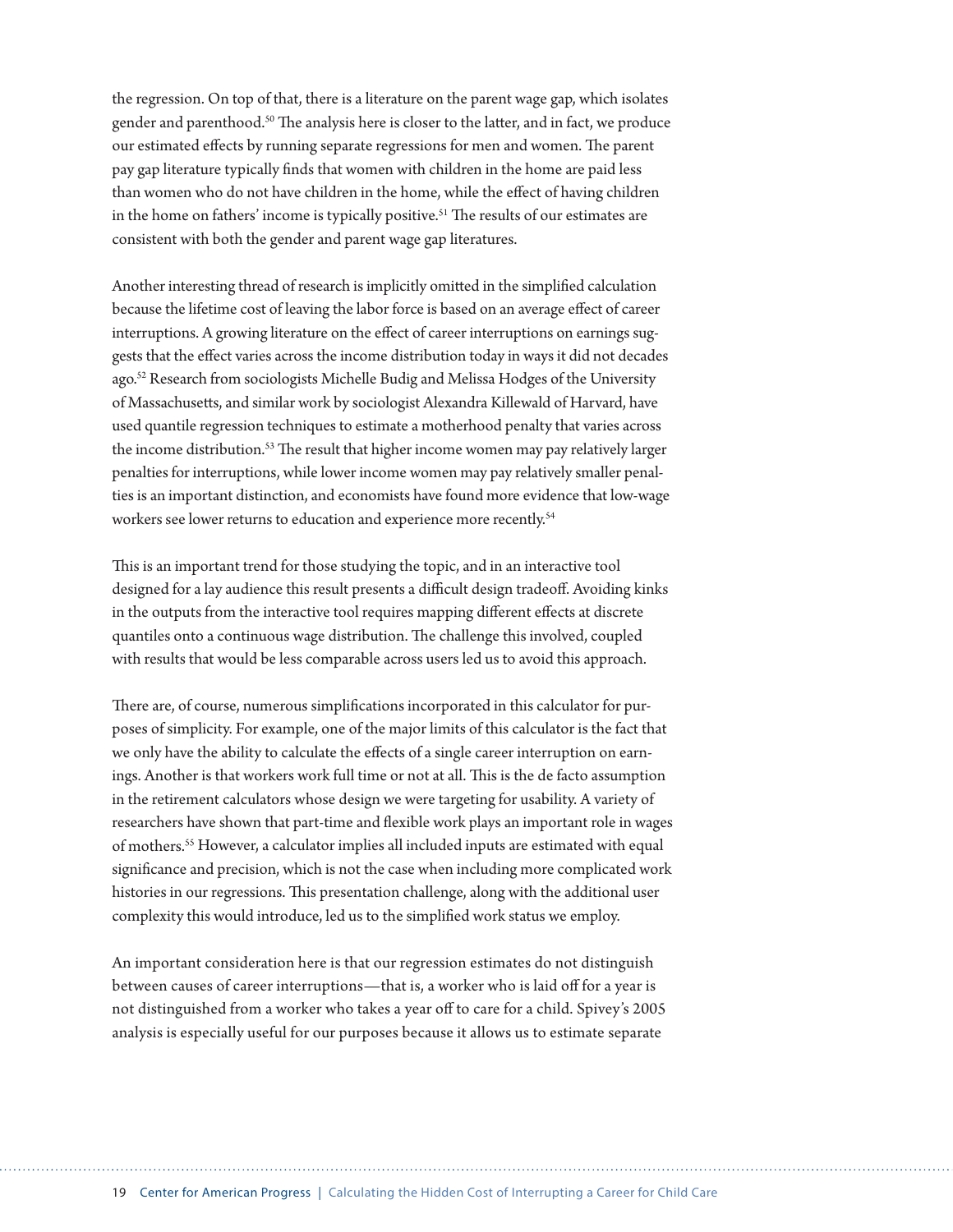wage penalties for taking time off for men and women. However, the NLSY79 format makes it challenging to distinguish the reason for career interruptions. Other studies suggest both that women are more likely than men to experience career interruptions and that women's careers are much more likely to be interrupted to provide child care than men's careers.<sup>56</sup>

A related study by Shelley Phipps, Peter Burton, and Lynn Lethbridge using Canadian data gets at this shortcoming because the questionnaire explicitly asks members of the study why they took time off.<sup>57</sup> That paper is useful for noting some of the other hypotheses offered to explain why "mothers earn less than other women," which the authors lay out succinctly:

*(1) mothers are more likely than other women to have taken time out of the labor force to care for their children and hence will have acquired less human capital than other women; (2) the extra household production and caring activity associated with motherhood may leave mothers with less energy to spare for their paid work, making them less productive on the job than other women; (3) women may choose jobs that are more 'mother-friendly' but that pay less (e.g., jobs that involve a shorter commute); (4) both motherhood and lower pay may be the result of some unobservable difference between mothers and non-mothers such as 'career motivation'; (5) mothers may face discrimination in the labor market (i.e., employers may believe they are less productive even though this is not actually the case).*<sup>58</sup>

Our analysis focuses on the first point, as it has a very clear economic rationale that can be easily measured and attributed to a simple decision families can make.

#### Comparison to Spivey, 2005

Our wage model is built upon Specification 2 in Christy Spivey's "Time Off at What Price? The Effects of Career Interruptions on Earnings." We extend her analysis, which used NLSY 79 data from 1979-2000, by an additional 12 years until 2012.

Our model very closely replicated the results from Spivey's 2005 paper, which separated the effects of experience and nonexperience for observations by decade.<sup>59</sup> We then included data extending through 2012 and combined the effects of experience and nonexperience for all decades. This allows us to determine the necessary coefficients for our calculator's wage model.

Combining the effects across decades makes sense given the additional data available today, as we can fit reasonable quadratic wage profiles over the work histories from NLSY79 participants. Part of the rationale for separating these experience coefficients in Spivey's 2005 analysis was the fact that wages tend to increase more rapidly early in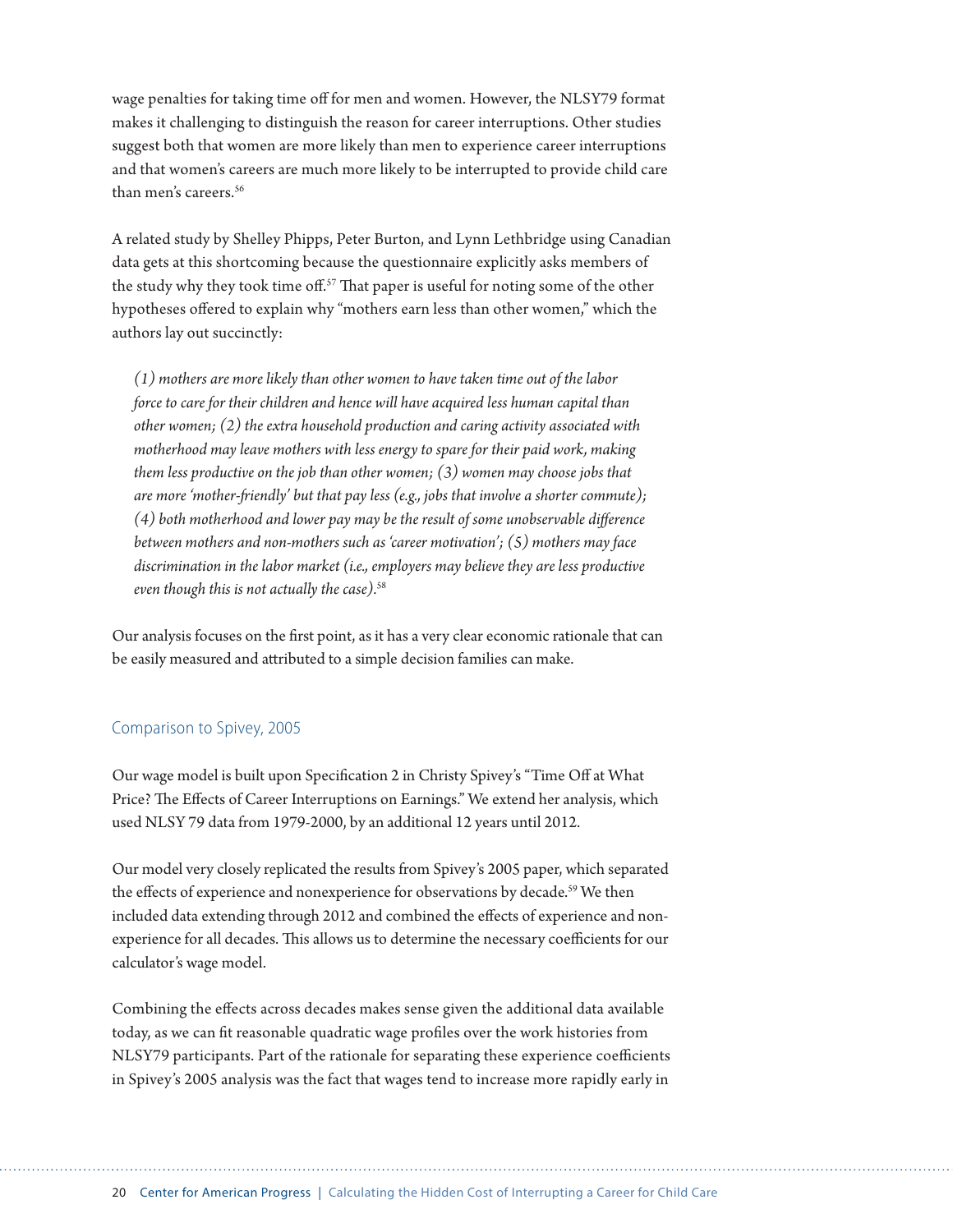a career, but the work history did not extend out far enough into careers to cleanly fit a single quadratic wage profile to workers who were nearing peak earnings years. With the luxury of more data we were able to use a simpler model, and the results are in line with Spivey's earlier work.

| <b>TABLE A2</b>                                                     |  |  |
|---------------------------------------------------------------------|--|--|
| <b>Estimated impact of labor force experience and interruptions</b> |  |  |

| <b>Variables</b>           | (1)<br><b>Natural log of real</b><br>wages, men | (2)<br><b>Natural log of real</b><br>wages, women |
|----------------------------|-------------------------------------------------|---------------------------------------------------|
|                            | $0.0536***$                                     | $0.0487***$                                       |
| Experience                 | (0.00152)                                       | (0.00146)                                         |
|                            | $-0.00101***$                                   | $-0.000893***$                                    |
| Experience <sup>2</sup>    | $(4.65e-05)$                                    | $(4.64e-05)$                                      |
|                            | $-0.0627***$                                    | $-0.0431***$                                      |
| Nonemployment              | (0.00625)                                       | (0.00327)                                         |
|                            | $0.00246***$                                    | $0.00145***$                                      |
| Nonemployment <sup>2</sup> | (0.000455)                                      | (0.000174)                                        |
| Part time                  | $0.0610***$                                     | $-0.0234***$                                      |
|                            | (0.0183)                                        | (0.00868)                                         |
| <b>Enrolled</b>            | $-0.169***$                                     | $-0.0811***$                                      |
|                            | (0.0134)                                        | (0.00962)                                         |
| High school                | $-0.0497**$                                     | 0.0155                                            |
|                            | (0.0206)                                        | (0.0231)                                          |
| Some college               | $-0.000293$                                     | $0.0879***$                                       |
|                            | (0.0288)                                        | (0.0272)                                          |
| College graduate           | $0.209***$                                      | $0.222***$                                        |
|                            | (0.0390)                                        | (0.0340)                                          |
| <b>Graduate school</b>     | $0.296***$                                      | $0.330***$                                        |
|                            | (0.0450)                                        | (0.0385)                                          |
| <b>Married</b>             | $0.0534***$                                     | 0.0103                                            |
|                            | (0.00753)                                       | (0.00637)                                         |
| Child in household         | $0.0348***$                                     | 0.00814                                           |
|                            | (0.00778)                                       | (0.00724)                                         |
| Urban                      | $0.0152*$                                       | 0.00970                                           |
|                            | (0.00850)                                       | (0.00815)                                         |
| <b>Northeast</b>           | $0.0557*$                                       | $0.0515*$                                         |
|                            | (0.0300)                                        | (0.0295)                                          |
| <b>North Central</b>       | $-0.0565**$                                     | $0.0445*$                                         |
|                            | (0.0243)                                        | (0.0234)                                          |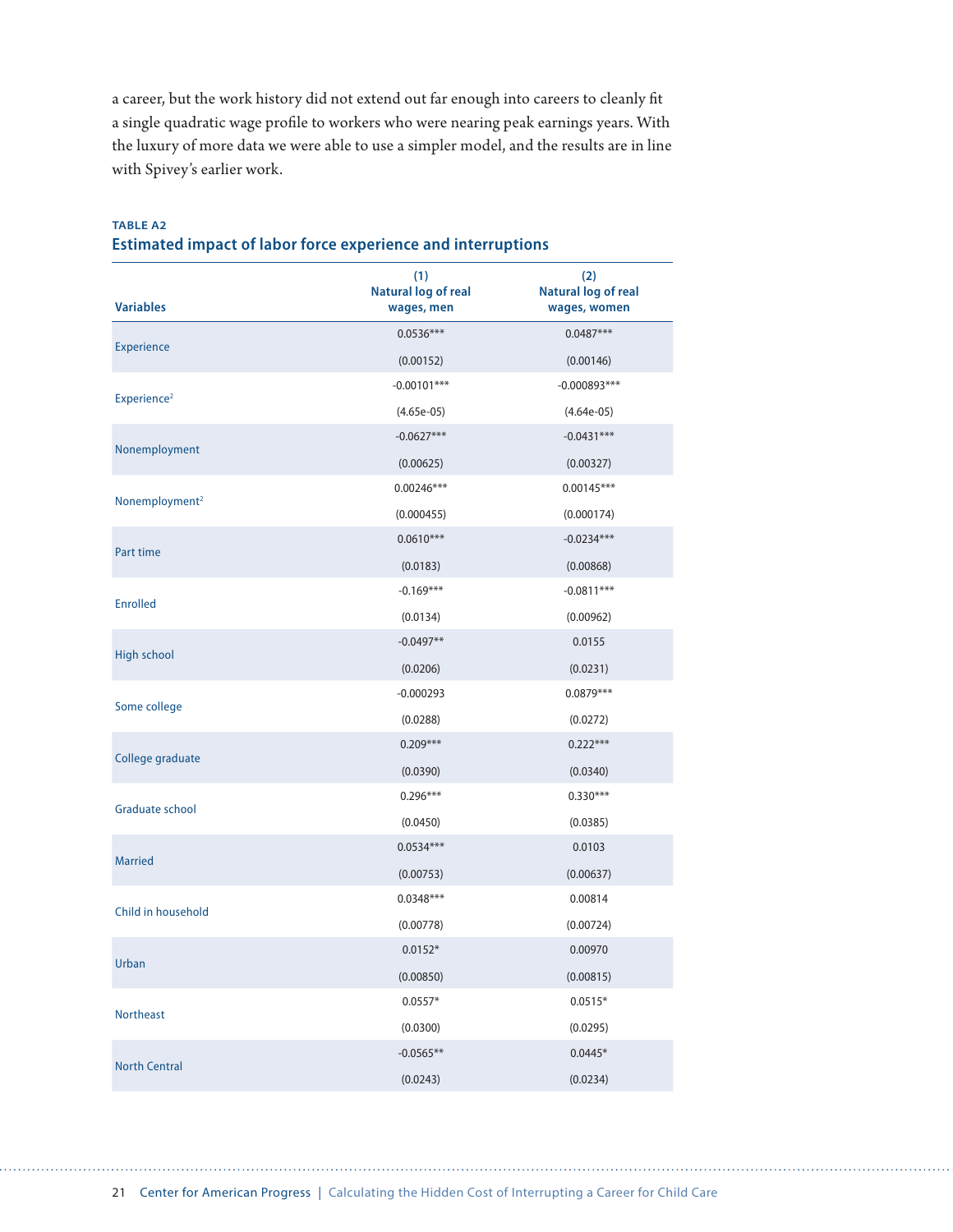| <b>Variables</b>      | (1)<br>Natural log of real<br>wages, men | (2)<br>Natural log of real<br>wages, women |
|-----------------------|------------------------------------------|--------------------------------------------|
| West                  | 0.0385                                   | $0.105***$                                 |
|                       | (0.0286)                                 | (0.0265)                                   |
|                       | $-0.0101***$                             | $-0.0115***$                               |
| Unemployment rate     | (0.00155)                                | (0.00138)                                  |
|                       | $2.593***$                               | $2.369***$                                 |
| Constant              | (0.0284)                                 | (0.0282)                                   |
| <b>Observations</b>   | 42,761                                   | 40,893                                     |
| <b>R-squared</b>      | 0.308                                    | 0.273                                      |
| Number of CASEID 1979 | 2,834                                    | 2,920                                      |

Note: Robust standard errors are in parentheses.

 \* p < 0.1 \*\* p < 0.05

\*\*\* p < 0.01

Source: Authors'analysis using National Longitudinal Survey of Youth 1979 cohort data from 1979 to 2012. See NLS Investigator, "National Longitudinal<br>Survey of Youth 1979," available at https://www.nlsinfo.org/investigator

## Acknowledgements

The authors wish to thank Christy Spivey and Andrew Lomax for their contributions to this report and accompanying interactive. Kate Bahn, Anna Chu, Shawn Fremstad, Sarah Jane Glynn, Robert Lynch, Shilpa Phadke, Judith Warner, Rachel West, and others provided valuable feedback and input on earlier drafts of this report.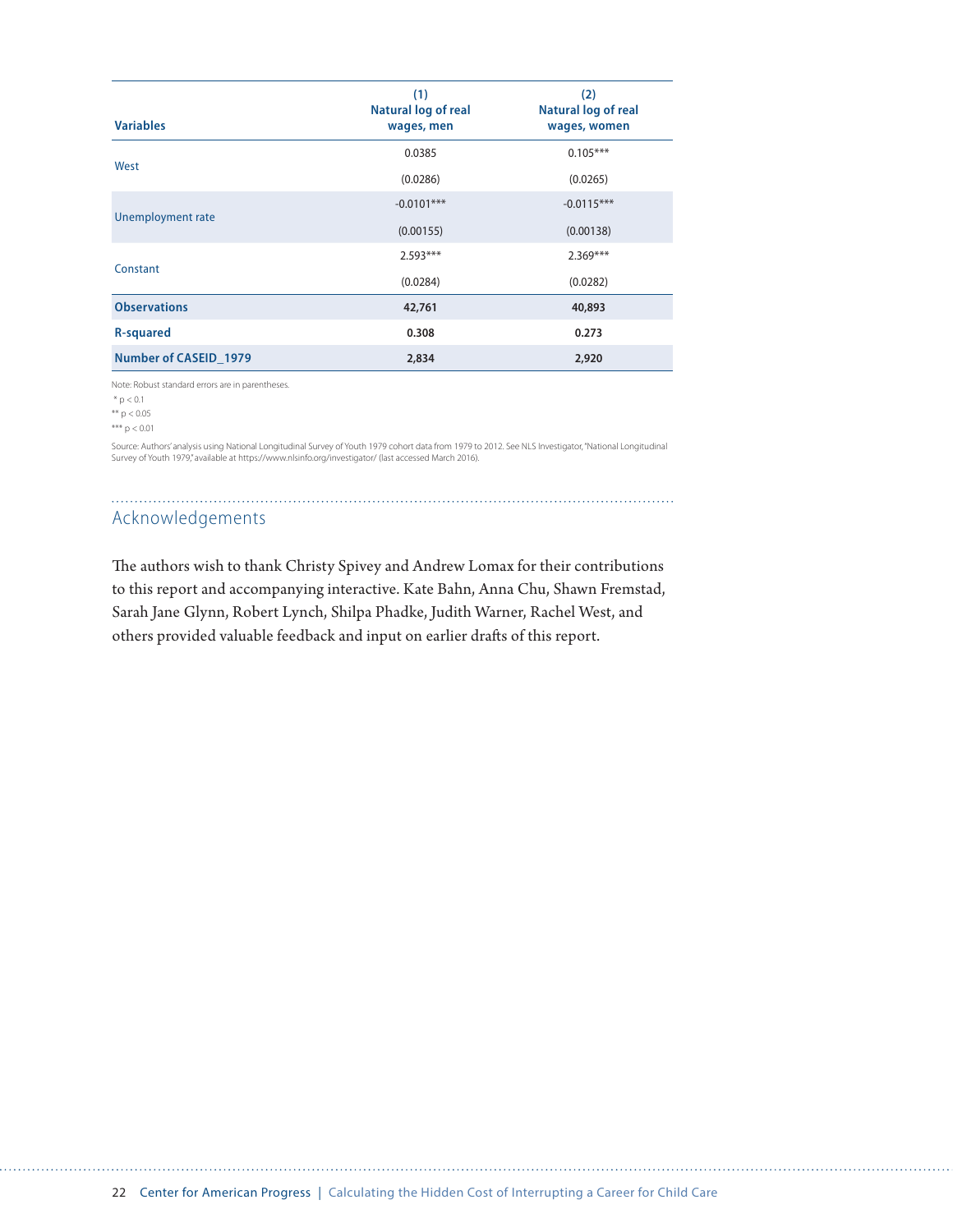#### Endnotes

- 1 Annie E. Casey Foundation, "Kids Count Data Center Children under age 6 with all available parents in the labor force," available at http://datacenter.kidscount.org/ data/tables/5057-children-under-age-6-with-all-availableparents-in-the-labor-force?loc=52&loct=2#detailed/2/2-52/ true/869,36,868,867,133/any/11472,11473 (last accessed May 2016).
- 2 Authors' analysis of child care costs based on Child Care Aware of America, "Parents and the High Cost of Child Care: 2015 Report" (2016), available at [http://usa.childcareaware.](http://usa.childcareaware.org/wp-content/uploads/2016/03/Parents-and-the-High-Cost-of-Child-Care-2015-FINAL.pdf) [org/wp-content/uploads/2016/03/Parents-and-the-High-](http://usa.childcareaware.org/wp-content/uploads/2016/03/Parents-and-the-High-Cost-of-Child-Care-2015-FINAL.pdf)[Cost-of-Child-Care-2015-FINAL.pdf.](http://usa.childcareaware.org/wp-content/uploads/2016/03/Parents-and-the-High-Cost-of-Child-Care-2015-FINAL.pdf)
- 3 Authors' analysis. For more information, see Table 1.
- 4 Michael Madowitz, Alex Rowell, and Katie Hamm, "The Hidden Cost of a Failing Child Care System," (Washington: Center for American Progress, 2016), available at http:// interactives.americanprogress.org/childcarecosts/.
- 5 Jennifer Erickson, ed.,"The Middle-Class Squeeze: A Picture of Stagnant Incomes, Rising Costs, and What We Can Do to Strengthen America's Middle Class"(Washington: Center for American Progress, 2014), available at [https://](https://www.americanprogress.org/issues/economy/report/2014/09/24/96903/the-middle-classsqueeze/) [www.americanprogress.org/issues/economy/re](https://www.americanprogress.org/issues/economy/report/2014/09/24/96903/the-middle-classsqueeze/)[port/2014/09/24/96903/the-middle-classsqueeze/](https://www.americanprogress.org/issues/economy/report/2014/09/24/96903/the-middle-classsqueeze/).
- 6 Child Care Aware of America, "Parents and the High Cost of Child Care: 2015 Report."
- 7 Ibid.
- 8 Sarah Jane Glynn, "Working Parents' Lack of Access to Paid Leave and Workplace Flexibility" (Washington: Center for American Progress, 2012), available at [www.american](http://www.americanprogress.org/issues/labor/)[progress.org/issues/labor/r](http://www.americanprogress.org/issues/labor/)eport/2012/11/20/45466/ working-parents-lackof-access-to-paid-leave-and-workplace-flexibility/; Bureau of the Census, "Table 6: Average Weekly Child Care Expenditures of Families with Employed Mothers that Make Payments, by Age Groups and Selected Characteristics: Spring 2011," available at http://www2. census.gov/topics/childcare/sipp/2011-detail-tabs/tab06. xls (last accessed August 2015); Bureau of the Census, "Table 5: Families with Employed Mothers that Make Child Care Payments, by Age Groups and Selected Characteristics: Spring 2011," available at http://www2.census.gov/topics/ childcare/sipp/2011-detail-tabs/tab05.xls (last accessed August 2015).
- 9 D'Vera Cohn, Gretchen Livingston, and Wendy Wang, "After Decades of Decline, A Rise in Stay-at-Home Mothers" (Washington: Pew Research Center, 2014), available at [http://](http://www.pewsocialtrends.org/2014/04/08/after-decades-of-decline-a-rise-in-stay-at-home-mothers/) [www.pewsocialtrends.org/2014/04/08/after-decades-of](http://www.pewsocialtrends.org/2014/04/08/after-decades-of-decline-a-rise-in-stay-at-home-mothers/)[decline-a-rise-in-stay-at-home-mothers/.](http://www.pewsocialtrends.org/2014/04/08/after-decades-of-decline-a-rise-in-stay-at-home-mothers/)
- 10 Danielle Paquette and Peyton M. Craighill, "The surprising number of parents scaling back at work to care for kids," *The Washington Post*, August 6, 2015, available at [https://www.](https://www.washingtonpost.com/business/economy/the-surprising-number-of-moms-and-dads-scaling-back-at-work-to-care-for-their-kids/2015/08/06/c7134c50-3ab7-11e5-b3ac-8a79bc44e5e2_story.html) [washingtonpost.com/business/economy/the-surprising](https://www.washingtonpost.com/business/economy/the-surprising-number-of-moms-and-dads-scaling-back-at-work-to-care-for-their-kids/2015/08/06/c7134c50-3ab7-11e5-b3ac-8a79bc44e5e2_story.html)[number-of-moms-and-dads-scaling-back-at-work-to-care](https://www.washingtonpost.com/business/economy/the-surprising-number-of-moms-and-dads-scaling-back-at-work-to-care-for-their-kids/2015/08/06/c7134c50-3ab7-11e5-b3ac-8a79bc44e5e2_story.html)[for-their-kids/2015/08/06/c7134c50-3ab7-11e5-b3ac-](https://www.washingtonpost.com/business/economy/the-surprising-number-of-moms-and-dads-scaling-back-at-work-to-care-for-their-kids/2015/08/06/c7134c50-3ab7-11e5-b3ac-8a79bc44e5e2_story.html)[8a79bc44e5e2\\_story.html](https://www.washingtonpost.com/business/economy/the-surprising-number-of-moms-and-dads-scaling-back-at-work-to-care-for-their-kids/2015/08/06/c7134c50-3ab7-11e5-b3ac-8a79bc44e5e2_story.html). This poll is designed to be representative of adults in the United States. For complete information on poll methodology, see The Washington Post*,* "Washington Post poll – Child care and politics – July 2015," available at [http://apps.washingtonpost.com/g/](http://apps.washingtonpost.com/g/page/politics/washington-post-poll-child-care-and-politics-july-2015/1798/) [page/politics/washington-post-poll-child-care-and-politics](http://apps.washingtonpost.com/g/page/politics/washington-post-poll-child-care-and-politics-july-2015/1798/)[july-2015/1798/](http://apps.washingtonpost.com/g/page/politics/washington-post-poll-child-care-and-politics-july-2015/1798/) (last accessed May 2016).
- 11 Francine D. Blau and Lawrence M. Kahn, "Female Labor Supply: Why is the US Falling Behind?" Working Paper 7140 (Institute for the Study of Labor, 2013), available at [http://](http://ftp.iza.org/dp7140.pdf) [ftp.iza.org/dp7140.pdf](http://ftp.iza.org/dp7140.pdf).
- 12 Ibid.
- 13 Ibid.
- 14 Heather Boushey, *Finding Time: The Economics of Work-Life Conflict* (Cambridge, MA: Harvard University Press, 2016).
- 15 Bureau of Labor Statistics, "Employment Characteristics of Families- 2015," Press release, April 22, 2016, available at [www.bls.gov/news.release/pdf/famee.pdf](http://www.bls.gov/news.release/pdf/famee.pdf).
- 16 Christy Spivey, "Time off at What Price? The Effects of Career Interruptions on Earnings," *Industrial and Labor Relations Review,* 59 (1) (2005): 119-140; Markus Gangl and Andrea Ziefle, "Motherhood, Labor Force Behavior, and Women's Careers: An Empirical Assessment of the Wage Penalty for Motherhood in Britain, Germany, and the United States," *Demography,* 46 (2) (2009): 341-369; Jeremy Staff and Jeylan T. Mortimer, "Explaining the Motherhood Wage Penalty During the Early Occupational Career," *Demography* 49 (1) (2012): 1-21; Shelley Phipps, Peter Burton, and Lynn Lethbridge, "In and out of the Labour Market: Long-Term Income Consequences of Child-Related Interruptions to Women's Paid Work," *The Canadian Journal of Economics,* 34 (2) (2001):411-429; Joyce P. Jacobsen and Laurence M. Levin, "Effects of intermittent labor force attachment on women's earnings," *Monthly Labor Review* 120 (9) (1995): 14-19; Workers who leave the labor force face increased retirement insecurity by having fewer working years to save privately for retirement or accrue benefits for Social Security. Additionally, their lower earnings after returning to the labor force reduce future private retirement assets and Social Security benefits.
- 17 These long-term effects are one reason this approach is modeled on retirement calculators, which are designed to demonstrate the long-term effects of changes savings paths over time.
- 18 Authors' analysis of median income for full-time workers ages 21 to 31 using 2014 Center for Economic and Policy Research American Community Survey Uniform Data Extract. See ceprDATA, "ACS Uniform Data Extracts," available at <http://ceprdata.org/acs-uniform-data-extracts/> (last accessed May 2016).
- 19 Ibid.

- 20 Linda K. Smith, "Child Care in Rural Areas: Top Challenges" (Arlington, VA: Child Care Aware of America, 2010), on file with author.
- 21 National Institutes of Health, *The NICHD study of Early Child Care and Youth Development: Findings for Children up to Age 4½ Years* (U.S. Department of Health and Human Services, 2006), available at [https://www.nichd.nih.gov/publications/](https://www.nichd.nih.gov/publications/pubs/documents/seccyd_06.pdf) [pubs/documents/seccyd\\_06.pdf.](https://www.nichd.nih.gov/publications/pubs/documents/seccyd_06.pdf)
- 22 Marcy Whitebook, Deborah Phillips, and Carollee Howes, "Worthy Work, STILL Unlivable Wages: The Early Childhood Workforce 25 Years after the National Child Care Staffing Study" (Berkeley, CA: Center for the Study of Child Care Employment, 2014), available at [http://www.irle.berkeley.](http://www.irle.berkeley.edu/cscce/wp-content/uploads/2014/11/ReportFINAL.pdf) [edu/cscce/wp-content/uploads/2014/11/ReportFINAL.pdf](http://www.irle.berkeley.edu/cscce/wp-content/uploads/2014/11/ReportFINAL.pdf).
- 23 Child Care Aware of America, "Parents and the High Cost of Child Care: 2015 Report."
- 24 See, for example, Child Care Aware of America, "Parents and the High Cost of Child Care: 2015 Report"; Economic Policy Institute "The Cost of Child Care in the United States," available at [http://www.epi.org/child-care-costs-in-the-united](http://www.epi.org/child-care-costs-in-the-united-states/)[states/](http://www.epi.org/child-care-costs-in-the-united-states/) (last accessed May 2016); Lynda Laughlin, "Who's Minding the Kids? Child Care Arrangements: Spring 2011" (Bureau of the Census, 2013), available at [https://www.](https://www.census.gov/prod/2013pubs/p70-135.pdf) [census.gov/prod/2013pubs/p70-135.pdf.](https://www.census.gov/prod/2013pubs/p70-135.pdf)
- 25 See, for example, Child Care Aware of America, "Parents and the High Cost of Care: 2015 Report."
- 26 Partly to maintain commonality with retirement calculators the authors assume readers will be familiar with and partly due to data limitations, we focus on full time work and nonemployment in this calculator.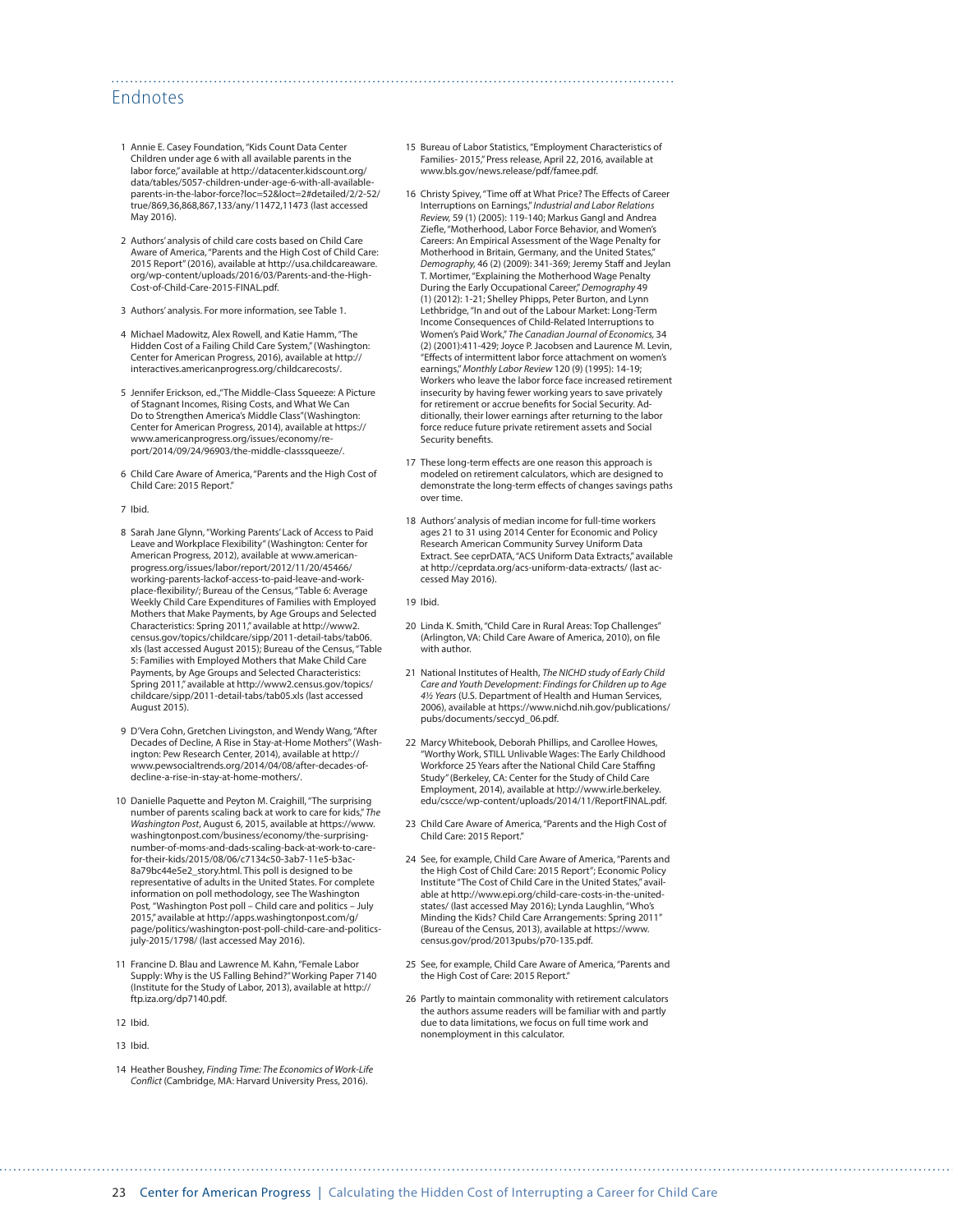- 27 Spivey, "Time off at What Price? The Effects of Career Interruptions on Earnings"; Gangl and Ziefle, "Motherhood, Labor Force Behavior, and Women's Careers: An Empirical Assessment of the Wage Penalty for Motherhood in Britain, Germany, and the United States"; Staff and Mortimer, "Explaining the Motherhood Wage Penalty During the Early Occupational Career"; Phipps, Burton, and Lethbridge, "In and out of the Labour Market: Long-Term Income Consequences of Child-Related Interruptions to Women's Paid Work"; Jacobsen and Levin, "Effects of intermittent labor force attachment on women's earnings."
- 28 Bureau of Labor Statistics, *National Longitudinal Survey of Youth 1979 cohort, 1979-2012* (U.S. Department of Labor, 2016), rounds 1-25, produced and distributed by the Center for Human Resource Research, The Ohio State University.
- 29 Spivey, "Time off at What Price? The Effects of Career Interruptions on Earnings."
- 30 To simplify the model, we assume that retirement assets accrue at the same rate throughout one's working life: a 4 percent real return. Assets do not continue to grow upon retirement. These are intentionally conservative assumptions. For comparison, some retirement calculators instead use 7 percent to 8 percent rates of returns. Assuming that retirement balances do not grow in real terms after retirement also reduces the difference between those who took time off and those who did not take time off. For more information, see, Liz Moyer, "Will You Be Able to Retire?" *The Wall Street Journal*, May 23, 2014, available at [http://www.](http://www.wsj.com/articles/will-you-be-able-to-retire-1400880527) [wsj.com/articles/will-you-be-able-to-retire-1400880527;](http://www.wsj.com/articles/will-you-be-able-to-retire-1400880527) Sharon Epperson, "Calculating Realistic Returns for Your Retirement," CNBC, February 21, 2012, available at [http://](http://www.cnbc.com/id/46464842) [www.cnbc.com/id/46464842](http://www.cnbc.com/id/46464842).
- 31 These figures are chosen to match the median combined employer and employee contributions for plan participants reported in: Vanguard, "How America Saves 2015" (2015), available at [https://institutional.vanguard.com/iam/pdf/](https://institutional.vanguard.com/iam/pdf/HAS15.pdf) [HAS15.pdf](https://institutional.vanguard.com/iam/pdf/HAS15.pdf).
- 32 Data from the Centers for Disease Control and Prevention shows that the average American who lives to age 65 lives for an additional 19.3 years. As we only include the difference of 15 years of Social Security benefits for those who took time off and those who did not take time off, our estimate of lost retirement earnings is conservative. For more information, see, Elizabeth Arias, "Changes in Life Expectancy by Race and Hispanic Origin in the United States, 2013-2014" (Atlanta: National Center for Health Statistics, 2016), available at [http://www.cdc.gov/nchs/products/data](http://www.cdc.gov/nchs/products/databriefs/db244.htm)[briefs/db244.htm](http://www.cdc.gov/nchs/products/databriefs/db244.htm).
- 33 Salary for elementary school teachers is based on the annual mean wage for the specified occupation—\$43,900—in Bureau of Labor Statistics, "May 2015 National Occupational Employment and Wage Estimates United States," available at [www.bls.gov/oes/current/oes\\_nat.htm](http://www.bls.gov/oes/current/oes_nat.htm) (last accessed April 2016).
- 34 Average age for first time mothers from T.J. Mathews and Brady E. Hamilton, "Mean Age of Mothers is on the Rise, United States 2000-2014" (Atlanta: National Center for Health Statistics, 2016), available at [www.cdc.gov/nchs/](http://www.cdc.gov/nchs/data/databriefs/db232.pdf) [data/databriefs/db232.pdf](http://www.cdc.gov/nchs/data/databriefs/db232.pdf).
- 35 As detailed in the Appendix, the retirement calculation is based on the balance of a 401(k) account at retirement plus 15 years of Social Security benefits.
- 36 These calculations assume users work between ages of 25 and 67; retirement calculations are based on 401(k) balances at retirement, where employers and employees each contribute 5 percent and assets grow at 4 percent real rates.
- 37 The White House, "The Economics of Early Childhood Investments" (2014), available at [www.whitehouse.gov/sites/](http://www.whitehouse.gov/sites/default/files/docs/early_childhood_report1.pdf) [default/files/docs/early\\_childhood\\_report1.pdf](http://www.whitehouse.gov/sites/default/files/docs/early_childhood_report1.pdf).
- 38 See, for example, David M. Blau, *The Child Care Problem: An Economic Analysis,* (New York: Russell Sage Foundation, 2001).
- 39 U.S. Department of Labor, *The Cost of Doing Nothing: The Price We All Pay Without Paid Leave Policies to Support America's 21st Century Working Families* (2015), available at [www.dol.gov/featured/paidleave/cost-of-doing-nothing](http://www.dol.gov/featured/paidleave/cost-of-doing-nothing-report.pdf)[report.pdf.](http://www.dol.gov/featured/paidleave/cost-of-doing-nothing-report.pdf)
- 40 See Katie Hamm and Carmel Martin, "A New Vision for Child Care in the United States: A Proposed New Tax Credit to Expand High-Quality Child Care" (Washington: Center for American Progress, 2015), available at [www.americanprogress.org/issues/early-childhood/](http://www.americanprogress.org/issues/early-childhood/report/2015/09/02/119944/a-new-vision-for-child-care-in-the-united-states-3/) [report/2015/09/02/119944/a-new-vision-for-child-care-in](http://www.americanprogress.org/issues/early-childhood/report/2015/09/02/119944/a-new-vision-for-child-care-in-the-united-states-3/)[the-united-states-3/.](http://www.americanprogress.org/issues/early-childhood/report/2015/09/02/119944/a-new-vision-for-child-care-in-the-united-states-3/)
- 41 See, for example, Bankrate, "401k Retirement Calculator," available at [http://www.bankrate.com/calculators/](http://www.bankrate.com/calculators/retirement/401-k-retirement-calculator.aspx) [retirement/401-k-retirement-calculator.aspx](http://www.bankrate.com/calculators/retirement/401-k-retirement-calculator.aspx) (last accessed May 2016); and Vanguard, "Retirement income calculator," available at [https://retirementplans.vanguard.com/VGApp/](https://retirementplans.vanguard.com/VGApp/pe/pubeducation/calculators/RetirementIncomeCalc.jsf) [pe/pubeducation/calculators/RetirementIncomeCalc.jsf](https://retirementplans.vanguard.com/VGApp/pe/pubeducation/calculators/RetirementIncomeCalc.jsf) (last accessed May 2016).
- 42 Spivey, "Time off at What Price? The Effects of Career Interruptions on Earnings."
- 43 This formula is determined from a fixed-effects regression. Control variables that can vary over time include a person's: part-time employment status; level of education; marriage status; urban status; current region; regional unemployment rate; and whether the individual is currently enrolled in school or has children present in the household.
- 44 For a discussion of varying labor mobility across the income distribution, see, for example, Heather Boushey, "No Way Out: How Prime-Age Workers Get Trapped in Minimum Wage Jobs" *The Journal of Labor and Society* 8 (1089-7011) (2005): 659-670, available at [http://cepr.net/documents/](http://cepr.net/documents/publications/labor_markets_2005_05.pdf) [publications/labor\\_markets\\_2005\\_05.pdf.](http://cepr.net/documents/publications/labor_markets_2005_05.pdf)
- 45 Data from the CDC show that a 65-year-old man will live another 18 years, while the average 65-year-old woman will live another 20.5 years. See Sherry L. Murphy and others, "Mortality in the United States, 2014" (Hyattsville, MD: National Center for Health Statistics, 2015), available at [http://](http://www.cdc.gov/nchs/data/databriefs/db229.htm) [www.cdc.gov/nchs/data/databriefs/db229.htm.](http://www.cdc.gov/nchs/data/databriefs/db229.htm)
- 46 In principle, one could allow users to forecast how much they expect to receive in Social Security benefits relative to today's benefits, and our approach would correspond to saying that they expect to receive 100 percent of scheduled benefits.
- 47 See, for example, Jacob Mincer, "Investment in Human Capital and Personal Income Distribution," *Journal of Political Economy*, 66 (4) (1958): 281-302, available at https://www. jstor.org/stable/1827422?seq=1#page\_scan\_tab\_contents; Jacob Mincer, *Schooling, Experience, and Earnings*, (Cambridge, MA: NBER Press, 1974), available at [http://papers.](http://papers.nber.org/books/minc74-1) [nber.org/books/minc74-1;](http://papers.nber.org/books/minc74-1) Kevin M. Murphy and Finis Welch, "Empirical Age-Earnings Profiles," *Journal of Labor Economics* (8) (2) (1990): 202-229, available at [http://www.journals.](http://www.journals.uchicago.edu/doi/abs/10.1086/298220) [uchicago.edu/doi/abs/10.1086/298220](http://www.journals.uchicago.edu/doi/abs/10.1086/298220); James J. Heckman, Lance J. Lochner, and Petra E. Todd, "Fifty Years of Mincer Earnings Regressions." Working Paper 9732 (National Bureau of Economic Research, 2003), available at [http://www.nber.](http://www.nber.org/papers/w9732) [org/papers/w9732.](http://www.nber.org/papers/w9732)
- 48 Fatih Guvenen and others, "What Do Data on Millions of U.S. Workers Reveal about Life-Cycle Earnings Risk?" (New York: Federal Reserve Bank of New York, 2015), available at [https://www.newyorkfed.org/medialibrary/media/research/](https://www.newyorkfed.org/medialibrary/media/research/staff_reports/sr710.pdf) [staff\\_reports/sr710.pdf](https://www.newyorkfed.org/medialibrary/media/research/staff_reports/sr710.pdf).
- 49 Francine D. Blau and Lawrence M. Kahn, "The Gender Wage Gap: Extent, Trends, and Explanations." Working Paper 21913 (National Bureau of Economic Research, 2016), available at [http://www.nber.org/papers/w21913.](http://www.nber.org/papers/w21913)
- 50 Michelle J. Budig and Melissa J. Hodges, "Differences in Disadvantage: Variation in the Motherhood Penalty across White Women's Earning Distribution" *American Sociological Review* 75 (5) (2010): 705-728, available at [http://asr.](http://asr.sagepub.com/content/75/5/705.short) [sagepub.com/content/75/5/705.short](http://asr.sagepub.com/content/75/5/705.short); Michelle Budig and Melissa Hodges, "Statistical Models and Empirical Evidence for Differences in the Motherhood Penalty across the Earnings Distribution," *American Sociological Review* 79 (2) (2014): 358-364, available at [http://asr.sagepub.com/](http://asr.sagepub.com/content/79/2/358.short) [content/79/2/358.short.](http://asr.sagepub.com/content/79/2/358.short)